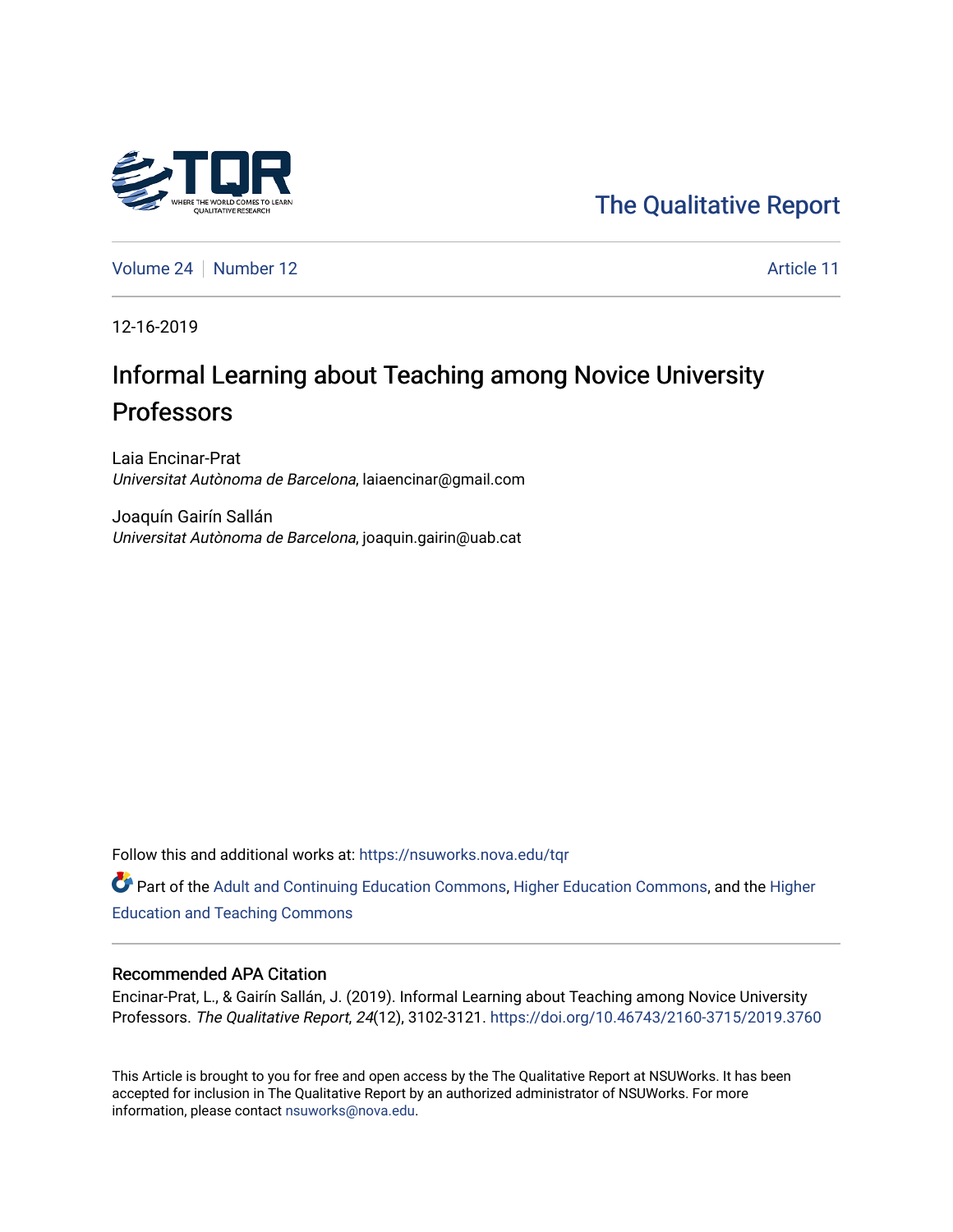

## Informal Learning about Teaching among Novice University Professors

## **Abstract**

In this article, we present results of a study on informal learning about teaching among novice university professors at one university in Spain. The study identified teaching competencies developed through informal learning, strategies of informal learning used, and organizational factors that might foster or hinder the acquisition of teaching competencies. We gathered data through 18 individual interviews with novice university faculty, two focus groups with university professors, a document analysis and a focus group of experts. We conducted content analysis of the transcripts of the interviews and focus groups, as well as the documents obtained. The results showed that the competencies most often acquired from informal learning are interpersonal skills, methodologies, planning and content mastery. They are primarily acquired through strategies such as peer interaction and experimentation in practice. The main support for informal learning is the organizational climate, while the main barriers are organizational culture and training policy. The research contributes to understand the phenomenon of informal learning about teaching by novice professors, which is a topic not covered widely at the level of Higher Education.

## Keywords

Informal Learning, Higher Education, University Professors, Novice Professors, Teaching, Qualitative Analysis

## Creative Commons License



This work is licensed under a [Creative Commons Attribution-Noncommercial-Share Alike 4.0 International](https://creativecommons.org/licenses/by-nc-sa/4.0/)  [License](https://creativecommons.org/licenses/by-nc-sa/4.0/).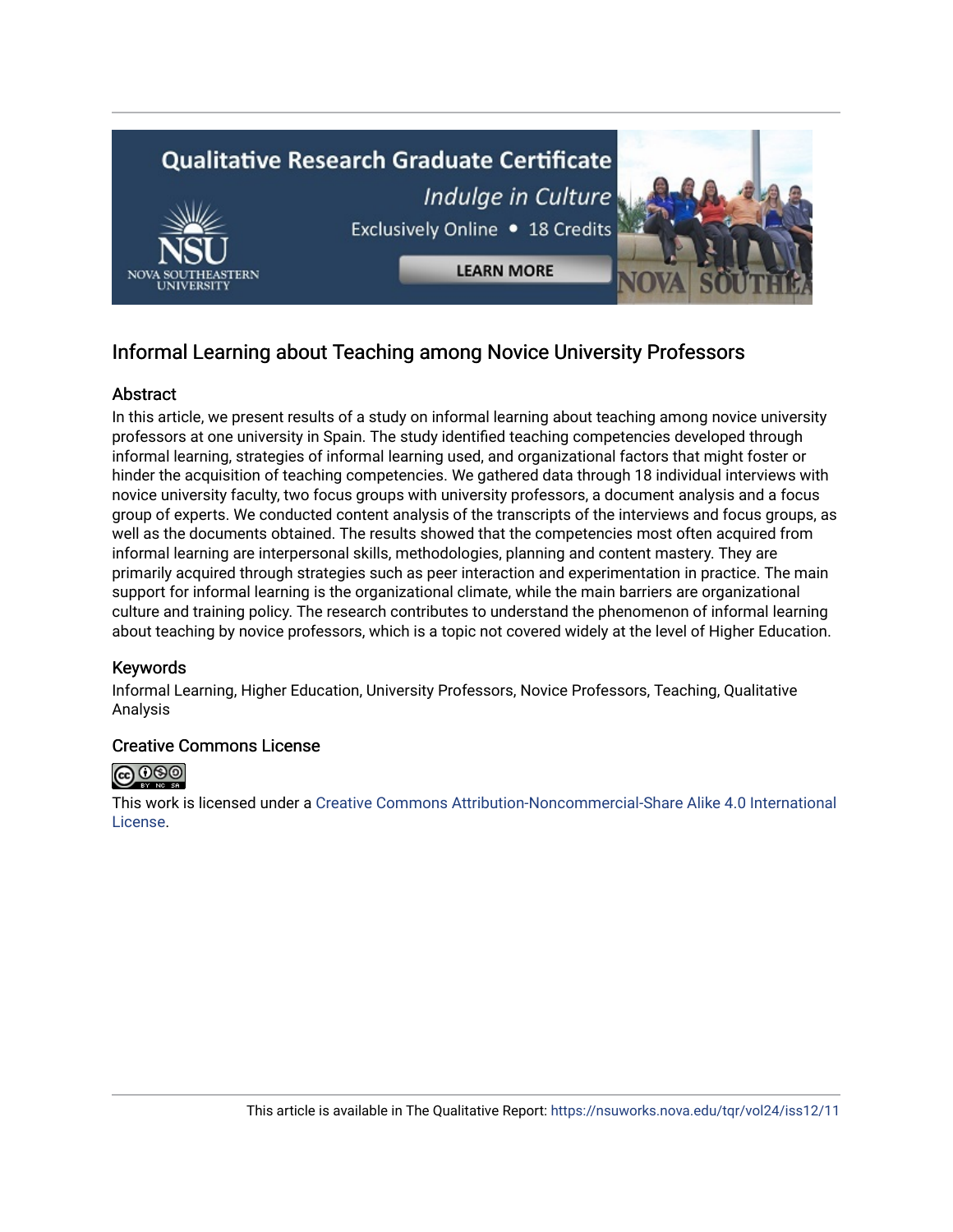

## **Informal Learning about Teaching among Novice University Professors**

Laia Encinar-Prat and Joaquín Gairín Sallán Universitat Autònoma de Barcelona, Spain

*In this article, we present results of a study on informal learning about teaching among novice university professors at one university in Spain. The study identified teaching competencies developed through informal learning, strategies of informal learning used, and organizational factors that might foster or hinder the acquisition of teaching competencies. We gathered data through 18 individual interviews with novice university faculty, two focus groups with university professors, a document analysis and a focus group of experts. We conducted content analysis of the transcripts of the interviews and focus groups, as well as the documents obtained. The results showed that the competencies most often acquired from informal learning are interpersonal skills, methodologies, planning and content mastery. They are primarily acquired through strategies such as peer interaction and experimentation in practice. The main support for informal learning is the organizational climate, while the main barriers are organizational culture and training policy. The research contributes to understand the phenomenon of informal learning about teaching by novice professors, which is a topic not covered widely at the level of Higher Education. Keywords: Informal Learning, Higher Education, University Professors, Novice Professors, Teaching, Qualitative Analysis*

## **Introduction**

In recent years, organizations have begun to value lifelong learning to such an extent that they are even taking it into consideration when establishing educational policies worldwide and designing mechanisms to recognize it (Regmi, 2015; UNESCO, 2012). Lifelong learning has been described as (Commission of the European Communities, 2000).

All purposeful learning activity, undertaken on an ongoing basis with the aim of improving knowledge, skills and competencies. It is no longer just one aspect of education and training; it must become the guiding principle for provision and participation across the full continuum of learning contexts. (p. 3)

Lifelong learning includes informal learning, given that the latter is acquired through experience (Eraut, 2004) and therefore throughout one's professional career and life. Informal learning emerges from everyday activities associated with work, family and leisure, and therefore it is neither structured, nor does it lead to any certification (UNESCO, 2012).

Within the context of higher education in Spain, university professors have increased their interest in their professional development and have improved their teaching in view of the need to provide students with high quality teaching-learning (Feixas, 2002; Thomas, Harden-Thew, Delahunty, & Dean, 2016). Although universities offer official training, it is still voluntary (Herrera, Fernández, Caballero, & Trujillo, 2011; Mas, 2011) and therefore only covers a small percentage of faculty (Davey & Tatnall, 2007). The fact that informal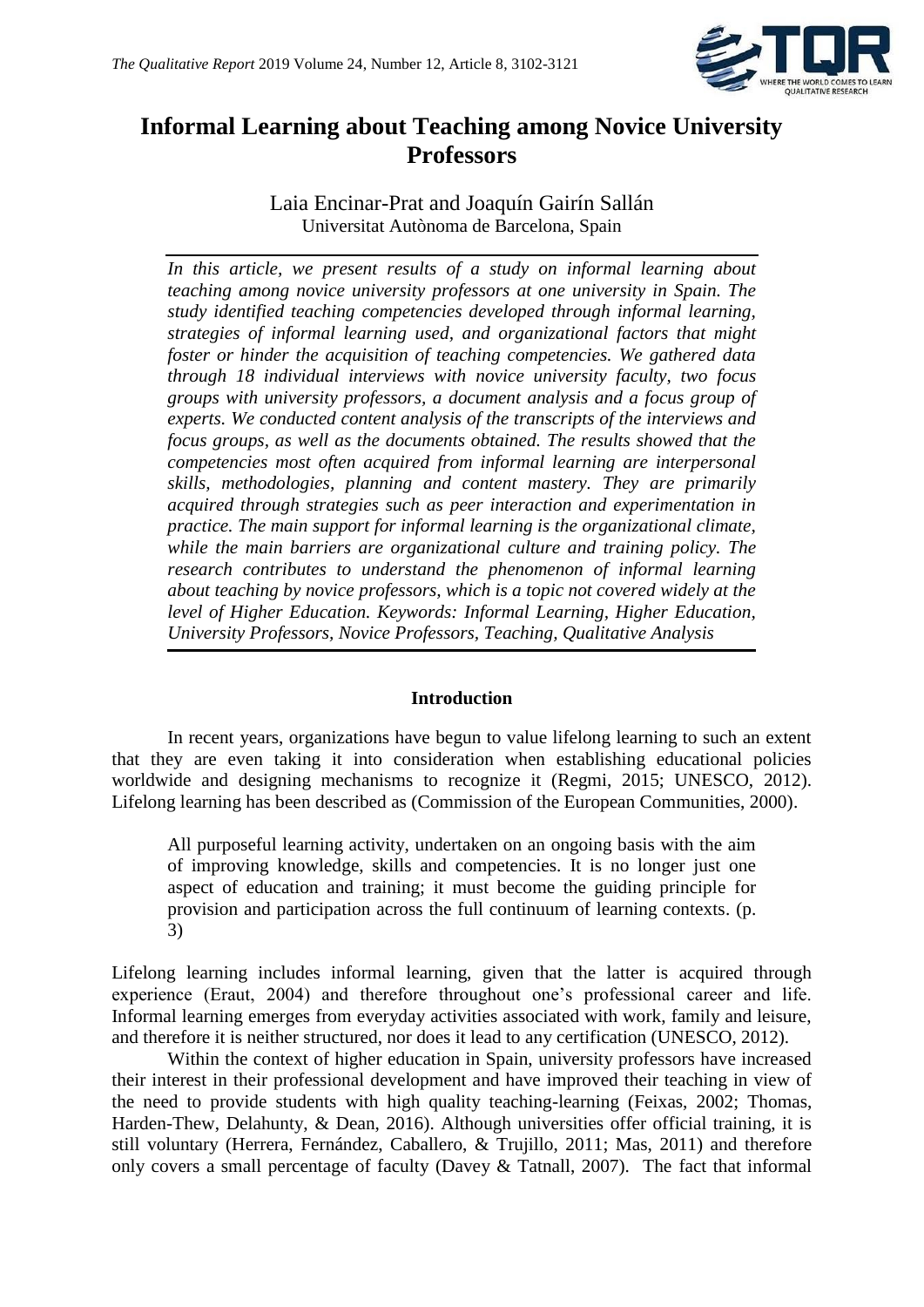learning takes place during daily practice in the workplace means that there are more training possibilities than in formal learning, since the latter occurs less frequently (Gairín, Muñoz, & Rodríguez-Gómez, 2009; Le Clus, 2011). Therefore, the evidence casts doubt on whether university professors' acquisition of teaching competencies primarily takes place via formal learning.

Furthermore, to foster informal learning, it is essential to have both personal learning conditions, such as self-awareness and a desire to learn, and organizational conditions (Marsick & Watkins, 1990). In this sense, organizations and the workplace are gaining increasing recognition as key factors in facilitating informal learning and are therefore encouraging their members to develop competencies as they perform their professional jobs (Gairín, Muñoz, & Rodríguez-Gómez, 2009; Le Clus, 2011). In fact, organizations should strive to enhance their workers' expert knowledge and promote a new professional model in line with today's society (Muntada, 2016), including the institutions of Higher Education.

In this study, we analyzed the teaching competencies acquired by novice professors through informal learning and the strategies of informal learning used. Furthermore, we included an organizational perspective, identifying the facilitators and barriers from the university that can determine the process of informal learning. The theoretical framework is organized around these three variables.

#### **The Teaching Function of University Professors**

In Spain, the professional profile of university professors encompasses three main functions: teaching, research, and administration (Decree 404/2006, 2006). Focusing on the teaching function, there is still no consensus on what is considered a "good teacher" (Tejedor, 2009). Nevertheless, the concept of Higher Education focused on student learning and innovation cannot be understood without considering the teaching competencies of faculty (Mas & Olmos, 2016). In this sense, there is a set of competencies that define the function of teaching (see Table 1).

| <b>Competencies</b>                           | <b>Description</b>                                                                                                                            |
|-----------------------------------------------|-----------------------------------------------------------------------------------------------------------------------------------------------|
| <b>Content mastery</b>                        | Having knowledge of the disciplinary field and interrelating it with other fields.                                                            |
| <b>Interpersonal</b>                          | Interacting with students, presenting a critical spirit, motivation, trust, empathy,<br>and ethical commitment.                               |
| <b>Methodology</b>                            | Applying methodological strategies that are coherent with the needs, context,<br>professional profile, objectives, and evaluation activities. |
| Communicative                                 | Establishing effective, appropriate communication while contextualizing it in the<br>various teaching-learning situations.                    |
| <b>Teaching</b><br>planning and<br>management | Designing contents and training activities.                                                                                                   |
| <b>Evaluative</b>                             | Evaluating the students' teaching-learning process.                                                                                           |
| Teamwork                                      | Cooperating in a group, whether at university, school, or department level, in a<br>responsible way oriented towards common goals.            |
| <b>Tutoring</b>                               | Guiding the students' learning process by fostering their autonomy.                                                                           |
| <b>Innovation</b>                             | Reflecting on one's own practice and undertaking initiatives to improve teaching<br>and learning.                                             |

Table 1. Teaching competencies of university professors

Source: Cakmak and Akkutay (2016); Cuevas (2013); Dută and Rafailă (2014); Grup Interuniversitari de Formació Docent (2011); Mas (2011); Pagès et al. (2014).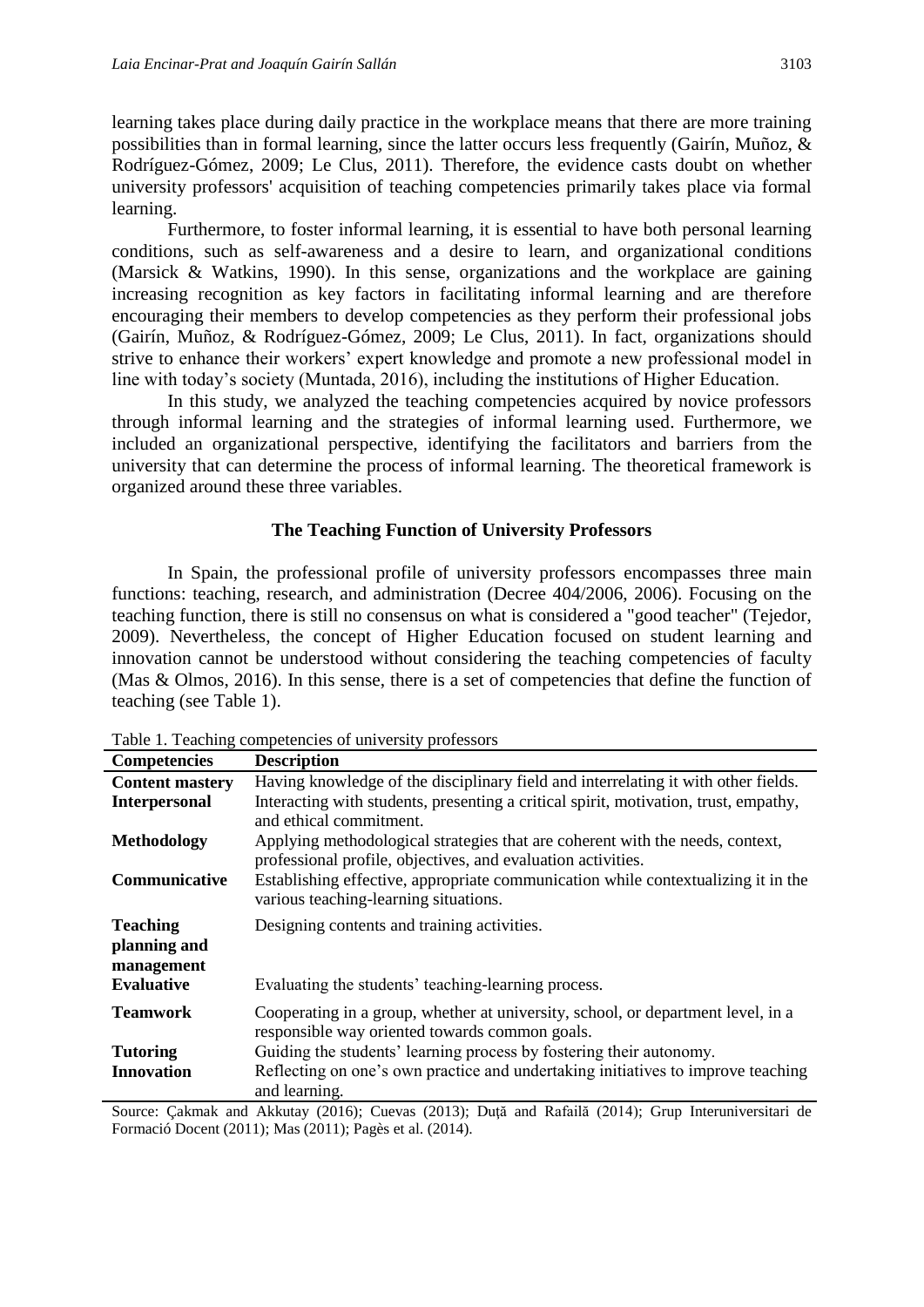The professional development of faculty in the area of teaching is defined as the gradual evolution towards greater professionalism that allows evolution in the educational function accompanied by critical analysis (Tejada, 2013). Individually, the first phase occurs when professors are at the initial stage of their career and they are centered on the self. In this phase, their major concerns are the mastery of the subject and overcoming the insecurities that come with university teaching (Feixas, 2002).

Some studies consider novice professors those who have been teaching in higher education for less than four years (Feixas, 2002), while others extend this period to a maximum of five to seven years of experience (Rodríguez, 2015). In light of the various categorizations of novice university faculty, our study considers novice faculty the professors with a maximum of seven years of teaching experience in university.

#### **Informal Learning**

University professors' careers should include opportunities for formal, non-formal, and informal learning that would allow them to constantly improve their professional practice (Tejada, 2013).

Formal learning is composed by training offered by educational institutions and provide an official diploma. Non-formal learning is formed by training activities designed to complement formal learning and they cannot provide an official diploma. In both types of learning, there is a teacher (Commission of the European Communities, 2000). Informal learning is defined as implicit, unintentional and unstructured learning that happens without the presence of a teacher. Furthermore, it recognizes the social importance of learning with others and allows space for action and the individual desire to learn. The fact that there is no established structure brings greater flexibility and freedom than learning in formal and nonformal settings (Commission of the European Communities, 2000; Eraut, 2004). Schugurensky (2000) established a classification of informal learning according to intentionality and awareness of learning. In this sense, self-directed learning happens when people have an intentionality to learn and they are aware that they are learning. Incidental learning occurs when people are aware that they are learning, but at first there was no intention to learn. Lastly, socialization is a kind of informal learning that does not require intentionality to learn and learners are not aware that they are learning in the same moment. However, people can recognize this learning later through a process of reflection (see Table 2). Informal learning considered in our study includes the three types described by Schugurensky (2000).

| <b>Intentionality</b> | <b>Awareness of</b><br>learning |
|-----------------------|---------------------------------|
| Yes                   | Yes                             |
| N <sub>0</sub>        | Yes                             |
| N <sub>0</sub>        | No                              |
|                       |                                 |

Table 2. Typology of informal learning according to intentionality and awareness of learning

Source: Schugurensky (2000).

In order to learn informally, university faculty use many different learning strategies, even though they do not learn as much as they could at their workplace (Quesada, Fernándezde-Álava, & Gairín, 2017). For example, strategies include informal conversations with other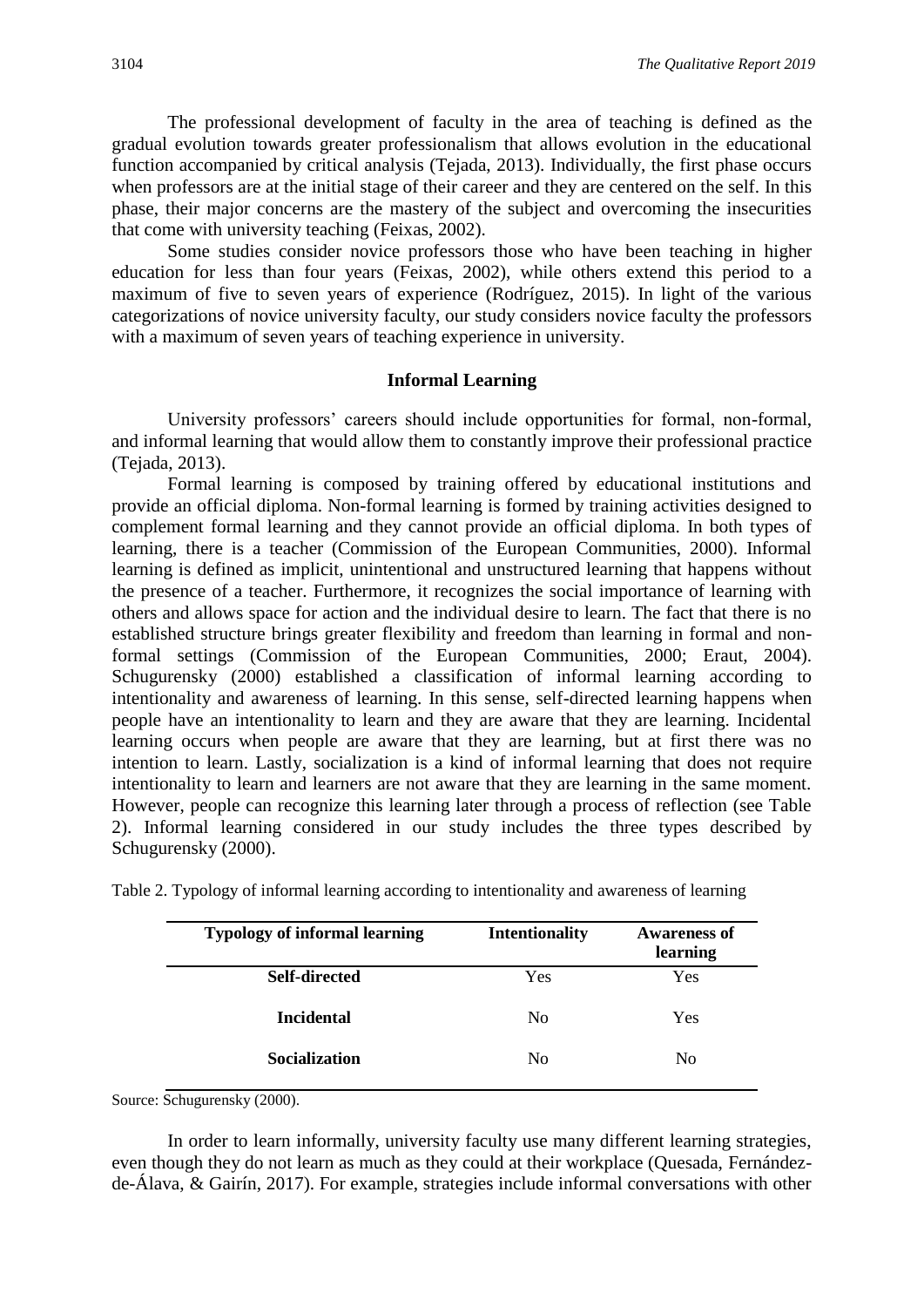faculty members, coordination among colleagues, reflective meetings, discussions of specific practices, self-teaching, attending teaching conferences and participating in virtual forums on teaching. To a lesser extent, professors also learn by preparing multimedia materials, observing fellow faculty teaching, preparing for tenure, writing publications on teaching in a specific field, studying teaching, exchanging experiences in their own field of knowledge, participating in a research group examining issues related to teaching, reading about their own discipline, preparing their doctoral thesis, or attending conferences on their specific field. Mentoring activities are also carried out between experienced and novice faculty members, along with communities of practice and teaching supervision by faculty pairs (Feixas, 2004; Hamilton, Fox, & McEwan, 2013; Herrera et al., 2011).

There are only a few studies on the strategies of informal learning among university faculty and specifically, among novice professors. This led to our literature review on informal learning in workers and teachers at other educational levels with the goal of validating if these strategies of informal learning are also used by university faculty in the context analyzed. The activities can be individual, which are done by teachers without interaction with other colleagues, or interactive, which are carried on with other people, both with professors and students (see Table 3).

| <b>Individual activities</b>                                    |                                                                                                                                                                              |
|-----------------------------------------------------------------|------------------------------------------------------------------------------------------------------------------------------------------------------------------------------|
| <b>Experimentation with</b>                                     | Making changes to one's own practice.<br>$\bullet$                                                                                                                           |
| practice (trial and error)                                      | Reflecting on one's own practice in terms of designing and planning classes,<br>$\bullet$<br>preparing materials, using them while teaching and evaluating student learning. |
| <b>Search for resources</b>                                     | Search and review of resources or articles on the Internet.<br>٠                                                                                                             |
| <b>Carrying out complex</b><br>activities                       | Carrying out activities that are challenging.<br>$\bullet$                                                                                                                   |
| Carrying out tasks that<br>are different from the<br>usual ones | Temporarily switching job location, participating in projects that are different<br>from the usual ones, or assignment to temporary tasks.                                   |
| <b>Interactive activities</b>                                   |                                                                                                                                                                              |
| <b>Unstructured</b> peer                                        | Discussion and exchange of experiences among colleagues on teaching-related<br>$\bullet$                                                                                     |
| interaction                                                     | subjects.                                                                                                                                                                    |
|                                                                 | Sharing materials designed by oneself with colleagues.<br>$\bullet$                                                                                                          |
|                                                                 | Asking for/receiving support, advice, guidance, feedback, or help from<br>٠<br>colleagues.                                                                                   |
|                                                                 | Having colleagues correct errors in one's own practice.<br>٠                                                                                                                 |
|                                                                 | Critical reflection on one's own teaching practice among colleagues.<br>٠                                                                                                    |
| Peer interaction in semi-                                       | Interest groups.<br>$\bullet$                                                                                                                                                |
| structured activities                                           | Supervision and/or tutorials for novice faculty by expert faculty.<br>$\bullet$                                                                                              |
|                                                                 | Reflective group sessions on problems, impressions, and doubts relating to<br>$\bullet$<br>everyday practice.                                                                |
|                                                                 | Networks of experienced and novice faculty to exchange experiences,<br>$\bullet$<br>materials, and/or concerns.                                                              |
|                                                                 | Mentoring.<br>٠                                                                                                                                                              |
| <b>Interactions with</b>                                        | Reflection on teaching practice with students.<br>٠                                                                                                                          |
| students                                                        | Awareness of students' needs.<br>$\bullet$                                                                                                                                   |

Table 3. Informal learning activities

Source: Eraut (2004); Feixas (2004); Cunningham and Hillier (2013); Schei and Nerbø (2015); Grosemans, Boon, Verclairen, Dochy, and Kyndt (2015); Hamilton, Fox, and McEwan (2013); Herrera et al. (2011); Davey and Tatnall (2007).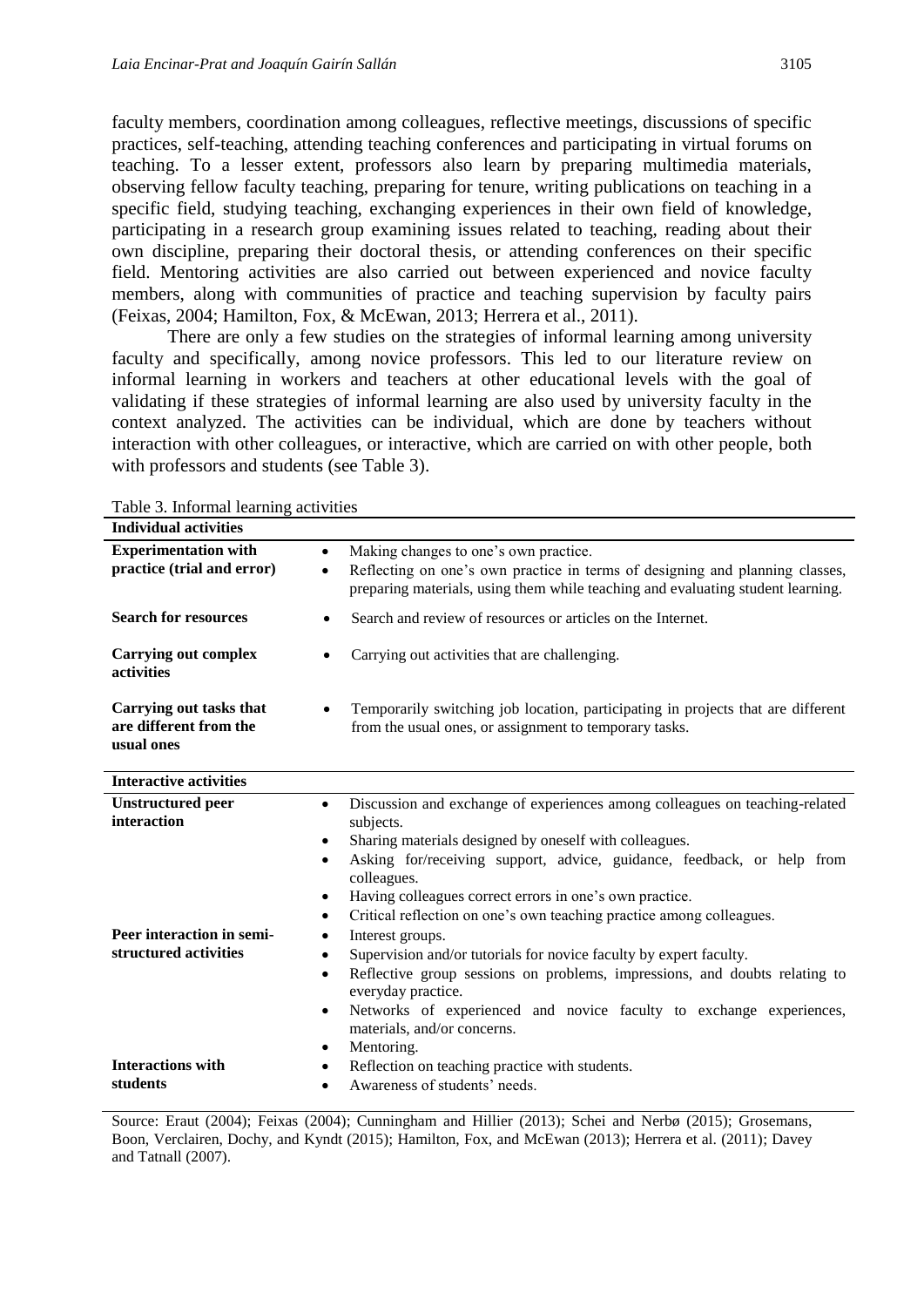## **Organizational Supports for and Barriers to Informal Learning**

If we focus on training institutions, there are various organizational factors that may facilitate or hinder workers' informal learning (Gairín, Muñoz, & Rodríguez-Gómez, 2009; Le Clus, 2011). Even though higher education organizations have little organizational learning (de Arteche, Polifrone, & Bonnin, 2016), the organizational factors that influence informal learning in university teaching have not previously been studied in any depth. For this reason, we have carried out a theoretical revision of factors that might be as both facilitators and hindrances to informal learning that encompasses studies in a range of contexts and teachers at various educational levels (Childhood Education, Primary Education and other professionals related to the education field). These studies have pointed out different organizational factors that can promote informal learning or not, depending on how they are developed within each organization. For example, in the case of the leadership factor, it can be a facilitator of informal learning if there are leaders that encourage initiatives about university teaching, but it can be a barrier if leaders of an organization do not give importance to informal learning (see Table 4). As each element can act as a facilitator or a barrier, it is important to analyze in depth each organization. For this reason, our research aims to discover if the following elements are seen as enhancers or hindrances for informal learning in the university analyzed.

| <b>Organizational factors</b> | <b>Description</b>                                                                            |
|-------------------------------|-----------------------------------------------------------------------------------------------|
| <b>Learning spaces</b>        | The existence (or not) of time and initiatives devoted to engaging                            |
|                               | in informal learning activities, whether individual or collective.                            |
| <b>Culture</b>                | Inclusion (or not) of the members of the organization and a sense                             |
|                               | of belonging to it and its traditions.                                                        |
| <b>Climate</b>                | Relationships among colleagues that allows or not them to learn                               |
|                               | from their experience and from the heterogeneity of practices                                 |
|                               | coexisting within the organization.                                                           |
| <b>Assignment of tasks</b>    | Existence of possibility (or not) of choosing new or complex tasks                            |
|                               | that pose a challenge.                                                                        |
| Leadership                    | Existence (or not) of people with institutional positions that                                |
|                               | encourage or not informal learning.                                                           |
| <b>Faculty labor policy</b>   | Policies about hiring, promotion, and accreditation of university                             |
|                               | faculty, job stability, and compensation.                                                     |
| <b>Training policy</b>        | Planning the competence-based needs of faculty and fostering<br>informal learning activities. |
|                               |                                                                                               |

Table 4. Organizational factors that can influence informal learning

Source: Cunningham and Hillier (2013); Eraut (2004); Grosemans, Boon, Verclairen, Dochy, and Kyndt (2015); Feixas (2004); Schei and Nerbø (2015); Berg and Chyung (2008).

#### **Objectives**

The overarching objective of this research was to: "Analyze informal learning about teaching among novice university teachers at a Spanish university." The analysis done in this university aims to understand the phenomenon in a contextual way, describing the competencies developed by novice professors through informal learning, the strategies used, and the organizational elements that have influenced this process.

Although our research was conducted in one university, we want to contribute to fill a gap in the understanding of the phenomenon of informal learning at the level of Higher Education covering the three variables mentioned (teaching competencies acquired, strategies of informal learning, and organizational elements). Furthermore, our results point to factors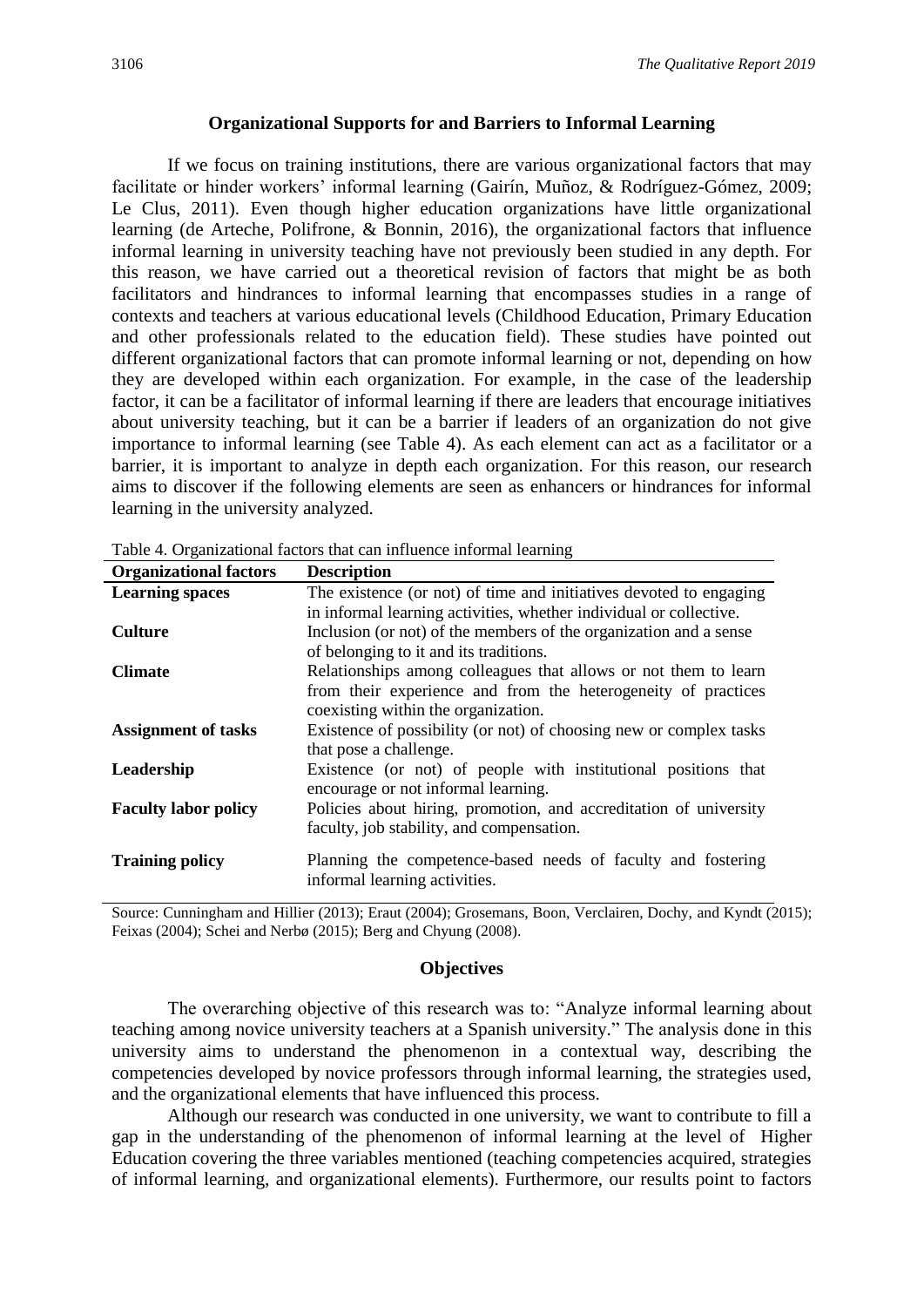that can be studied in other institutions of Higher Education through further studies of informal learning of professors.

Consequently, the specific objectives were:

- 1. To identify the teaching competencies of novice university professors acquired through informal learning.
- 2. To determine the strategies of learning through which novice university faculty have informally learned about teaching.
- 3. To identify the organizational barriers and supports that influence the acquisition of informal learning about university teaching.

#### **About the Authors**

Both researchers are related with the educational field and, specifically, they are conducting research about informal learning. The lead author is a professor, researcher and a current doctoral student about informal learning among university professors. The second author is a researcher, professor and director of the Organizational Development Team (EDO) in Universitat Autònoma de Barcelona. This research widens the lines of research on professional development of university teaching staff and informal learning initiated by the EDO group. We have conducted the research without financial support.

#### **Method**

Our research is a descriptive exploratory investigation (McMillan, & Schumacher, 2005), since it aims to examine a phenomenon not studied before in depth in the level of Higher Education. We chose a qualitative inquiry in order to explore the topic from the participants' vision and to give rise to future research lines from our results. The perspective of this case study is to deeply understand the phenomenon of informal learning and the components that characterize it in a university of Spain (Yin, 2009).

The abstract and contextual nature of informal learning means that it is difficult to validate, since people often do not recognize it as informal learning and it is difficult to evaluate it using the same methods as in formal contexts (Eraut, 2004; Galanis, Mayol, Alier, & García-Peñalvo, 2016). For this reason, we triangulated data using various instruments and information sources. On the one hand, our research contemplates a contrast with the theoretical framework, which has been used as a pattern to compare empirical results of our case study (Yin, 2009). On the other hand, we have considered the triangulation of information sources, including novice faculty, degree coordinators, experts about the topic and documentation of current informal activities. Finally, we have considered the methodological triangulation in order to gather data in depth on a specific reality. For this reason, we included interviews, focus groups and document analysis (Jiménez & Tejada, 2007).

#### **Participants**

This research is a case study focused on novice university faculty at one university in Spain. The two common characteristics of the participants were having up to seven years of teaching experience and belonging to one of these three fields: Arts and Humanities, Social Sciences and Education. Novice professors that participate in our research had a variety of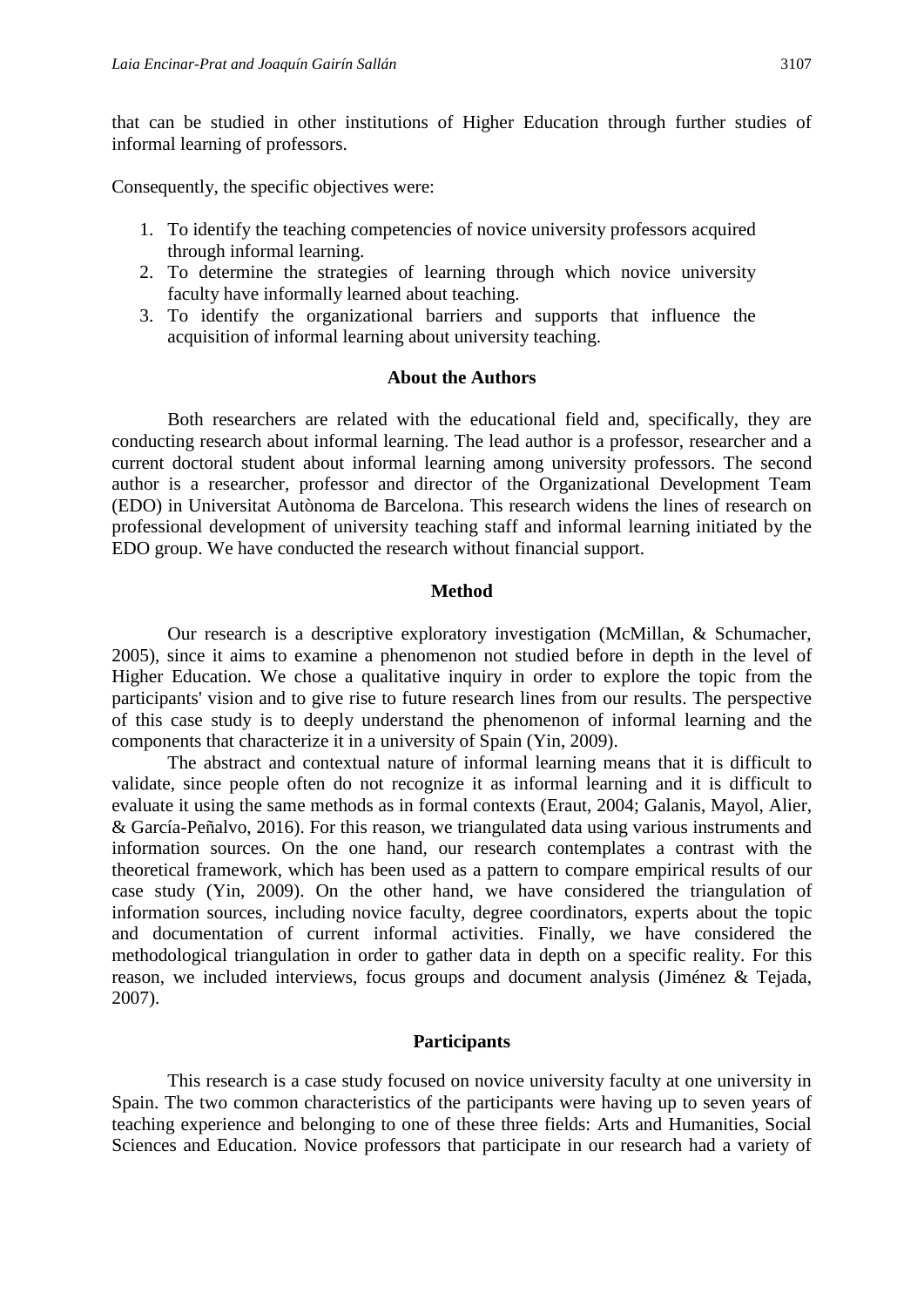professional categories: pre-doctoral researchers, post-doctoral researchers, adjunct lecturers, acting tenure-track lecturers and researchers with grant-funded research positions.

We also interviewed coordinators of degree. Their main characteristic was to be coordinators in the areas of Arts and Humanities, Social Sciences and Education in the same university.

## **Data Collection**

To gather the data, we used semi-structured interviews of novice university professors  $(N=18)$  and degree coordinators  $(N=6)$ , a focus group with novice university faculty  $(N=7)$ , a focus group of experts  $(N=2)$  and document analysis  $(N=4)$  (see Figure 1).



Figure 1. Instruments and information sources. Source: Authors.

In the first stage, we started a process of recruiting university professors and coordinators through the university's web directory and sending emails to them. In these emails there were an explanation about the research and an invitation of participation. In the case of professors, the requirement to participate was having less than seven years of teaching experience in university. We conducted 18 semi-structured interviews with novice university faculty, with six professors representing each of the fields included in the study (Arts and Humanities, Social Sciences, and Education).

We use interviews as they are considered an appropriate technique to get data about the informal learning process (Eraut, 2004; European Centre for the Development of Vocational Training, 2007). The objective of interviews was to inquire into the process of learning teaching competencies, and therefore the variables examined with this technique were the teaching competencies acquired through informal learning, strategies of informal learning and organizational conditioning factors. For example, we asked novice professors about what strategies they used to learn about teaching or which life experiences made them learn about teaching, what skills they had acquired through informal learning or what media or barriers they encountered on the part of the university. In parallel, we held six semistructured interviews with degree coordinators (2 for each field) in order to get a more institutional picture and be able to identify how informal learning about teaching is encouraged by these coordinators. For instance, we asked them about how they facilitate the informal learning about teaching of the novice faculty of their department or which activities were carried out from the institution to promote learning about teaching.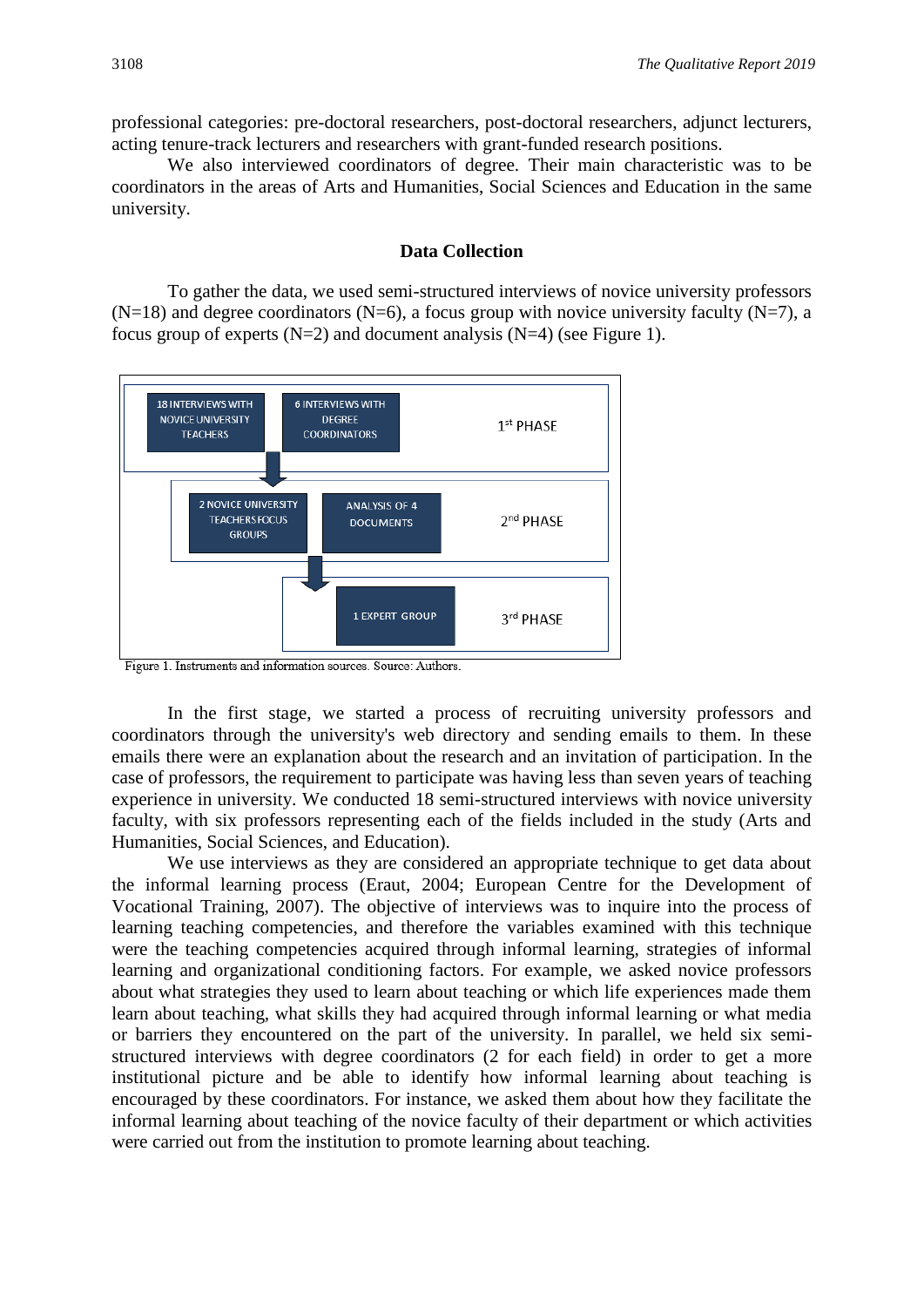In the second phase, we recruited novice university professors with the same method that we used in the first phase. The criteria for participating in the focus groups were having at most seven years of teaching experience at one of the three epistemological fields included in the study and not having participated in the first phase of the research. All the participants were pre-doctoral researchers. We held two focus groups with a total of seven novice professors with the goal of debating and comparing the results extracted from the instruments applied in the first stage (Lochmiller & Lester, 2017). In this sense, we showed the results of previous phase to the participants and they could discuss them with the other participants from their own experience.

In parallel, we also compiled documentation related to four institutional initiatives for the promotion of informal learning that emerged in the interviews with the degree coordinators, such as the content of seminars on teaching or a journal on teaching spearheaded by an initiative from one university department. The coordinators sent to us the documents of this initiatives. Finally, we held a focus group with two experts on informal learning and university organization in order to analyze the results that emerged from the interviews with the novice faculty.

Lastly, we considered ethics aspects (Punch, 1994; Sandín, 2003) in order to ensure the privacy and confidentiality of the participants. When we contacted participants, we included an informed consent form, informing them about the objectives of the research and their participation. Therefore, data has been analyzed anonymously because we do not have used the real names of participants, but codes. Finally, we sent a report of results to participants.

#### **Data Analysis**

All of the information-gathering techniques explored the three variables established for the research: teaching competencies acquired through informal learning, strategies of informal learning and organizational conditioning factors. The purpose of using different techniques was to assess if the results were coherent between data from each source of information.

For the analysis, we transcribed the audios of the interviews and focus groups and we analyzed the significance of each data fragment. The data were processed via a content analysis and organized into deductive and inductive categories (Creswell, 2007). Deductive categories were based on Tables 1, 3 and 4, and we also considered some new inductive categories that emerged from the data. After this, we calculated the frequency of each category in order to know the tendency of the answers in each variable (Hernández, Fernández, & Baptista, 2007).

The results were analyzed globally for all the participants, so demographic variables were not taken into account and we did not compare the results between the different areas of knowledge (Humanities, Education and Social Sciences). The results explore a topic not thoroughly covered by previous research in a specific university in Spain and give a categorization as a basis for further studies to find if there are differences among novice professors' process of informal learning depending on age or their field of knowledge, among others.

#### **Results**

Results are structured in three sections. Each section presents the results of a research variable. Firstly, there are the results about the teaching competencies that novice professors have developed through informal learning. Secondly, we present the results about the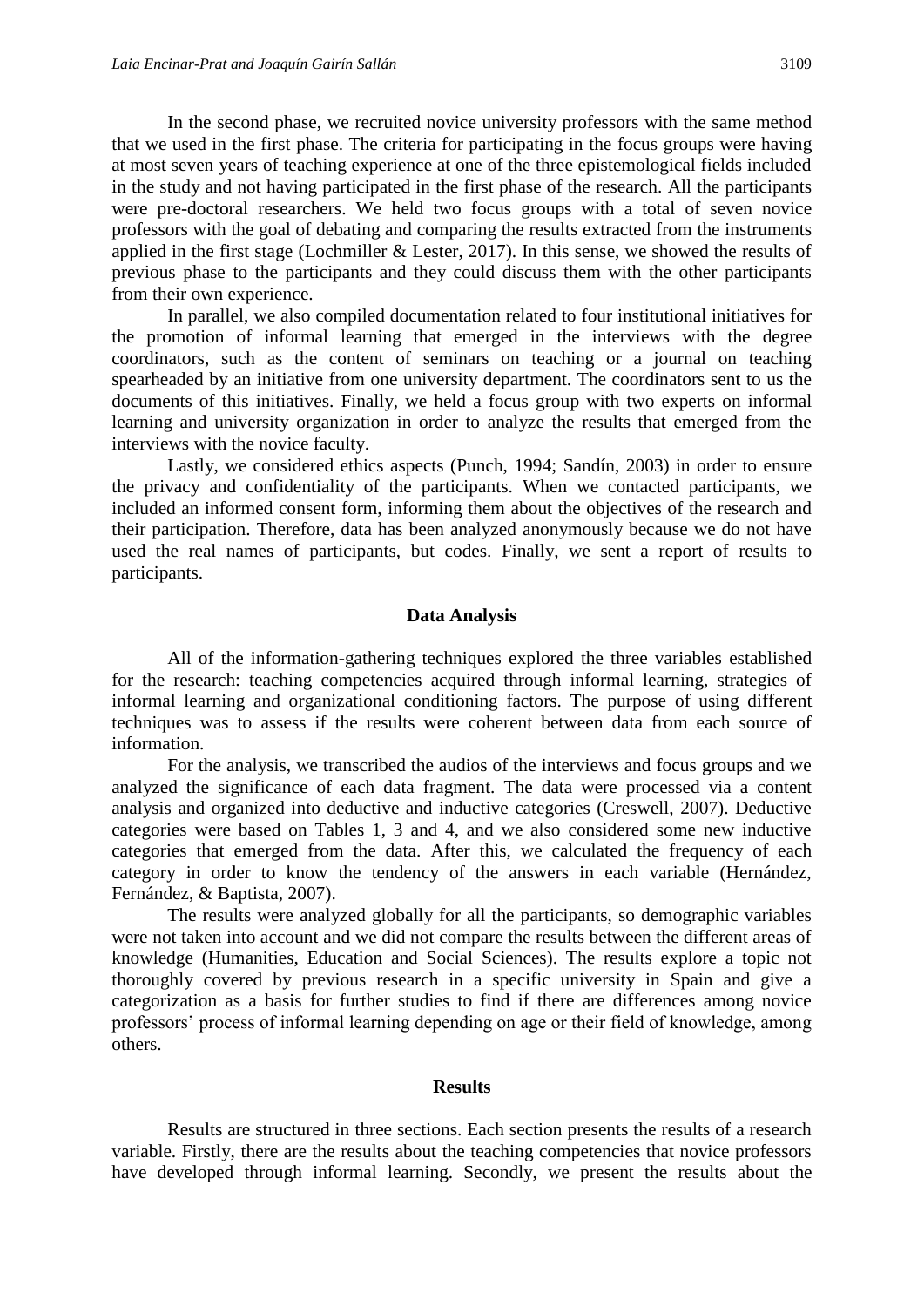strategies of informal learning they have used in order to learn about teaching. Finally, we include the results about the organizational elements that can be facilitators and barriers for the informal learning in the university analyzed.

## **Teaching Competencies**

Even though all the teaching competencies considered (see Table 1) were cited in the interviews and focus groups, participants considered some of them to be more important than others. In this sense, novice professors, coordinators and experts considered interpersonal competency as the one most likely to be acquired through informal learning. Specifically, learning occurs in aspects such as defining the role of student and instructor role, interaction and dialogue with students and classroom and conflict management.

Interpersonal competence, which I understand as the relationship with students, yes, because often when you begin, you're not sure what tone to take, especially at certain times, such as with grades or certain sorts of problem. "What should I do if this happens?" "Well, you could do this or try that." (Novice professor 10, 7 years of teaching experience, Humanities-Interview)

Other competencies that are often acquired from informal learning are methodology and lesson planning, with particular emphasis on reframing classes based on informal learning. These competencies were more common in interviews of novice faculty than in focus groups and interviews of coordinators, but they are more cited in these last two techniques than other competencies.

I noticed it in the first year because being in charge of a class is totally new and you can seldom calculate properly whether this content will be enough for an hour and a half or two hours. So, I've often prepared too much and sometimes not enough. And so I was able to correct it the following year. (Novice professor 11, 2 years of teaching experience, Humanities-Interview)

Novice professors, both in the interviews and in the focus groups, also mentioned learning the contents of their own discipline through informal strategies, as well as cross-curricular themes that can enrich their classes. Coordinators also indicated the importance of informal learning in the own discipline's content, whereas the experts did not.

I find content mastery […] to be essential. In front of the class you have to have a clear grasp of the concepts you are going to teach because everything is available in books and you can do it theoretically, but you have to master much more material than what you're going to teach, than what's going to be in the exam, which is what you want the students to learn […]. And so you do this by reading and talking with colleagues. (Novice professor 4, 4 years of teaching experience, Education-Interview)

On the other hand, the competency that novice faculty thought they had learned the least through informal learning is teamwork with other professors, thus revealing the lack of a culture of teamwork among university faculty. Both novice faculty and coordinators agreed in not having learned how to learn with other colleagues.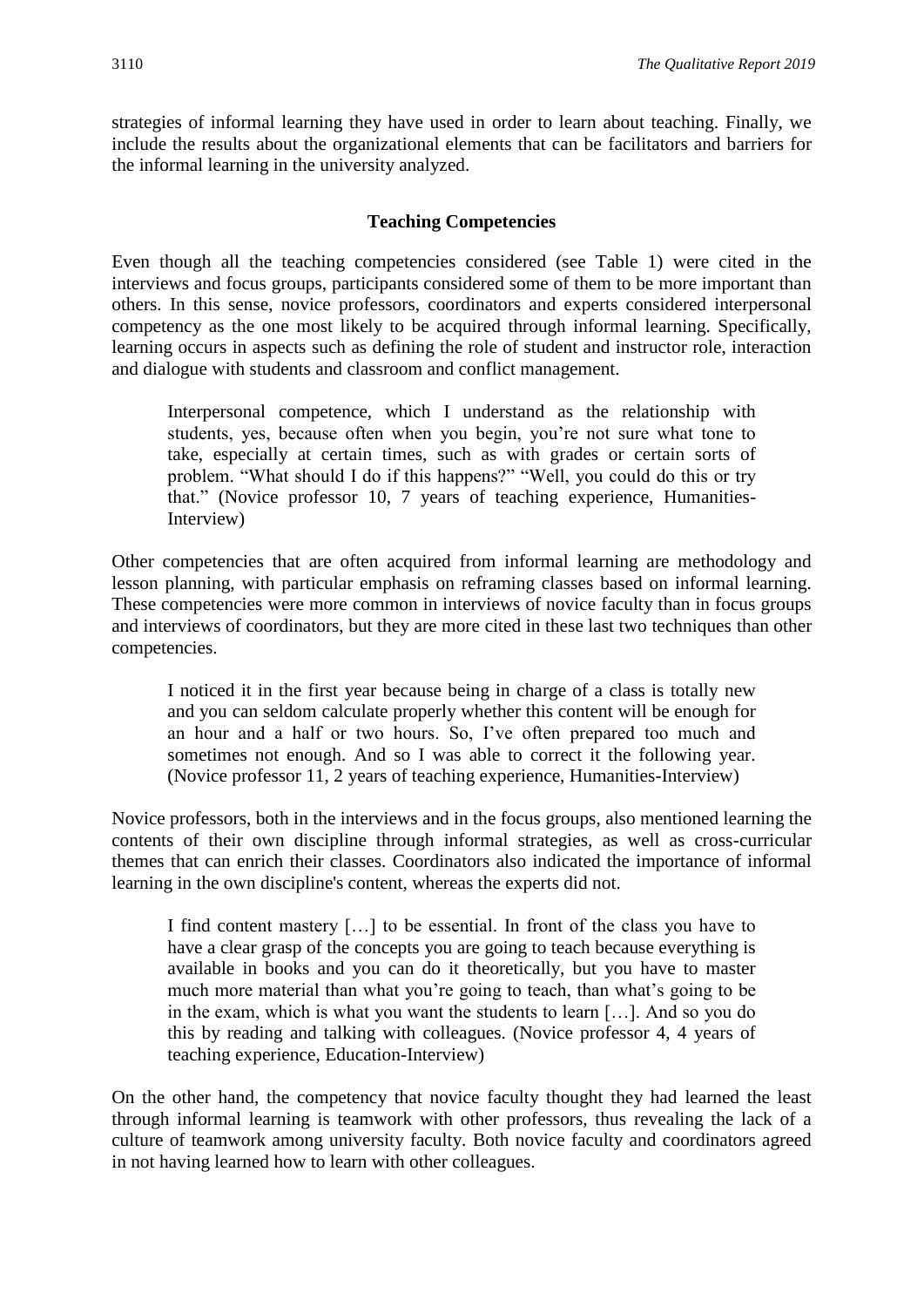Compared to other teaching experiences I've had, I think that perhaps in this context […] there is not much space for teamwork and cooperation. It's not like: "Hi, this is my part and here's your part." It's not like that. I think that it can't be tackled collaboratively and you can't really engage in teamwork. (Novice professor 23, 6 years of teaching experience, Education-Focus group)

Finally, in focus groups we identified a competency that had not been identified previously, although it is essential in developing one's professional practice: language competency in relation to acquiring a new language, either Catalan or English in this case.

Yes, and Catalan […]. I'm from the Basque Country and I began to teach in Spanish, and I remember that the material was in Catalan, the students spoke to me in Catalan, and there was a moment in the middle of the class when I switched. (Novice professor 19, 3 years of teaching experience, Education - Focus group)

Finally, competencies such as communication, evaluation, tutoring and innovation have been developed by novice faculty without being the most or least competencies acquired through informal learning.

## **Strategies of Informal Learning**

About the strategies of informal learning (see Table 3), there was agreement among novice professors, coordinators and experts that the main strategy of informal learning used by novice faculty is unstructured peer interaction, whether in informal conversations or active faculty observations. Talking with colleagues, whether veteran or novice, is a powerful activity of learning that allows novice faculty to ask questions, enlist advice and learn from the experience of others. Nonetheless, novice faculty tend to find interactions with professors with more university experience to be most useful, since they think that their senior colleagues are better placed to guide them and answer their questions.

Usually the more veteran ones have more experience […] whenever you have a question like that you know who to ask because they're sure to know since they've been around for 30 or 40 years. (Novice professor 10, 7 years of teaching experience, Humanities-Interview)

In this sense, coordinators also mentioned the role of interaction with more veteran faculty members in replying to informal requests from novice professors and sharing teaching styles, in the case of both positive and negative referents.

When you talk to people with more experience, their past experiences are useful because you can either take them as a referent or figure out what you don't like and don't want to apply. People always think that everything others have done will work for them, but it's also useful to figure out what not to do. (Degree coordinator 5, Social Sciences-Interview)

Another major source of learning is interaction with peers through participation in semistructured activities geared towards teaching. Activities in this category are far-ranging, and the most important for novice professors are meetings, either at subject level or with faculty from the entire degree program. Other semi-structured activities engaged in by novice faculty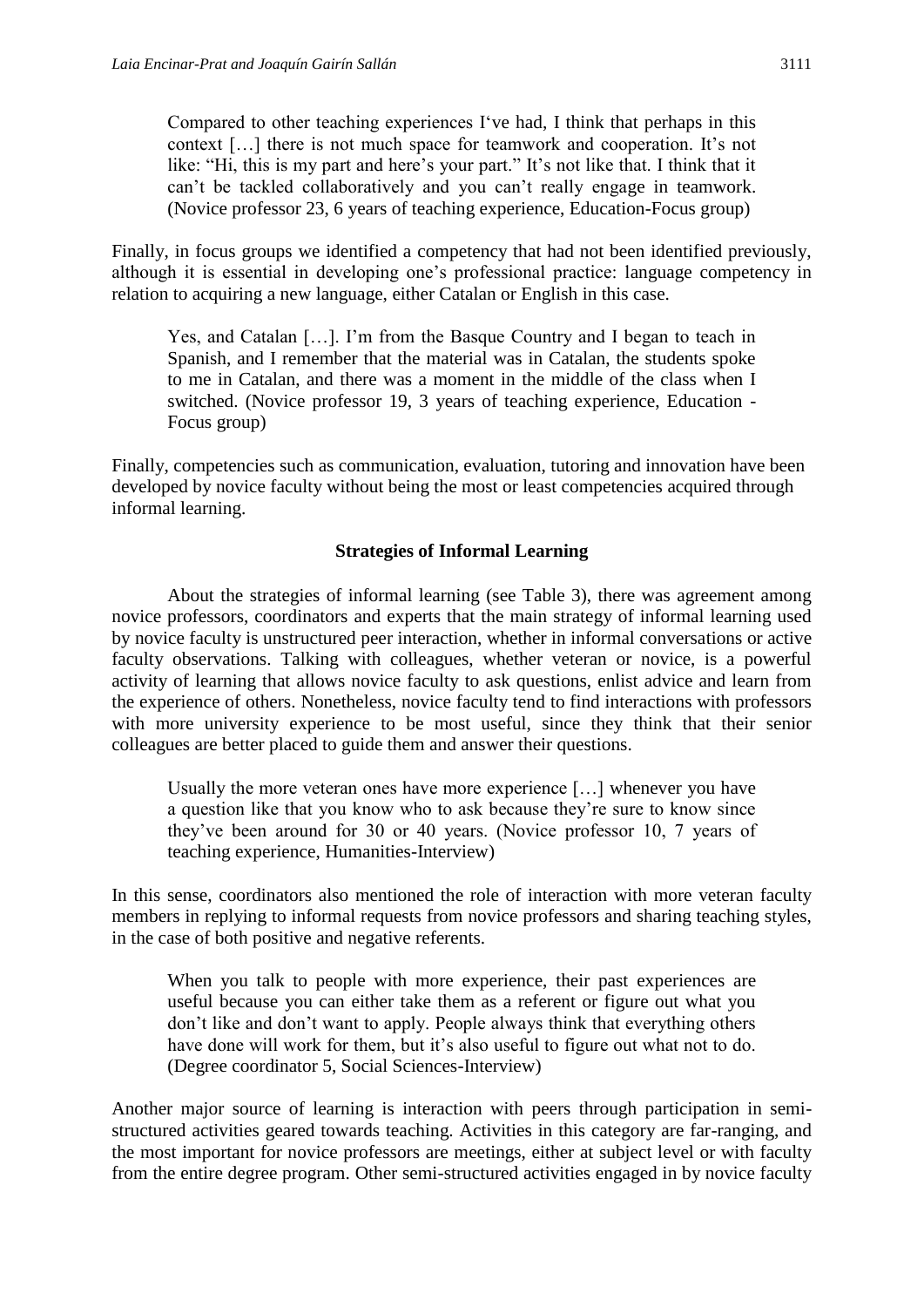include the creation of teaching teams and peer mentoring from fellow instructors from the same discipline. This strategy appeared in most of interviews and it was cited also in focus groups, but with less intensity.

In my case, for example, I taught this class last year with mentoring, from preparing the syllabus right through to grading exams and including the actual classes. And, of course, between one year and the next I'm very grateful I was able to share it; I was introduced into the course with informal learning. (Novice professor 9, 2 years of teaching experience, Humanities-Interview)

The teaching experience itself was another strategy of learning strongly mentioned by novice professors in interviews and experts in terms of the usefulness of experience, reflection on their own practice and trial and error. However, it was less mentioned in focus groups and interviews of coordinators.

Seeing how the classes develop from one year to the next. Seeing how to approach things, how to approach certain topics, how not to approach them, selecting the evaluation activities that work the best or worst, grading exams, reviews. You try one thing, you see that it works and so you do it. You try another thing, you see that it doesn't work and so you eliminate it. And that's kind of how you consolidate a teaching style. (Novice professor 13, 6 years of teaching experience, Social Sciences-Interview)

The various participants also mentioned experiences outside their workplace as major sources of informal learning. These include the memory of teachers who were a referent for them when the interviewees were still students; teaching experiences at non-university level; taking part in sociocultural activities such as acting, music or being member of clubs; or having family members who teach at different educational levels.

In my past as a student, I clearly remember times in the classroom when I felt great, when I found a lesson or a class fantastic, where I learned a lot and I thought: "If I'm ever a teacher myself, that's the way I'll do it." (Novice professor 4, 4 years of teaching experience, Education-Interview)

Also highlighted in interviews and focus group of professors, albeit to a lesser extent, is the fact that interaction with students allows novice faculty to learn about teaching, especially based on the comments that students make about the class and their teaching, institutional satisfaction surveys conducted by the university or the training activities the students take part in.

If I notice that I didn't explain something very well because I see in the evaluation or somewhere else that the students didn't understand it or didn't realize they were supposed to know something, then I realize I have to change my approach, the content, my way to teach… (Novice professor 13, 6 years of teaching experience, Social Sciences-Interview)

Finally, activities that lead to informal learning but that have been used less by the novice professors participating in this study include the search for resources in books or on the Internet; performing other professional duties, such as presenting papers at conferences or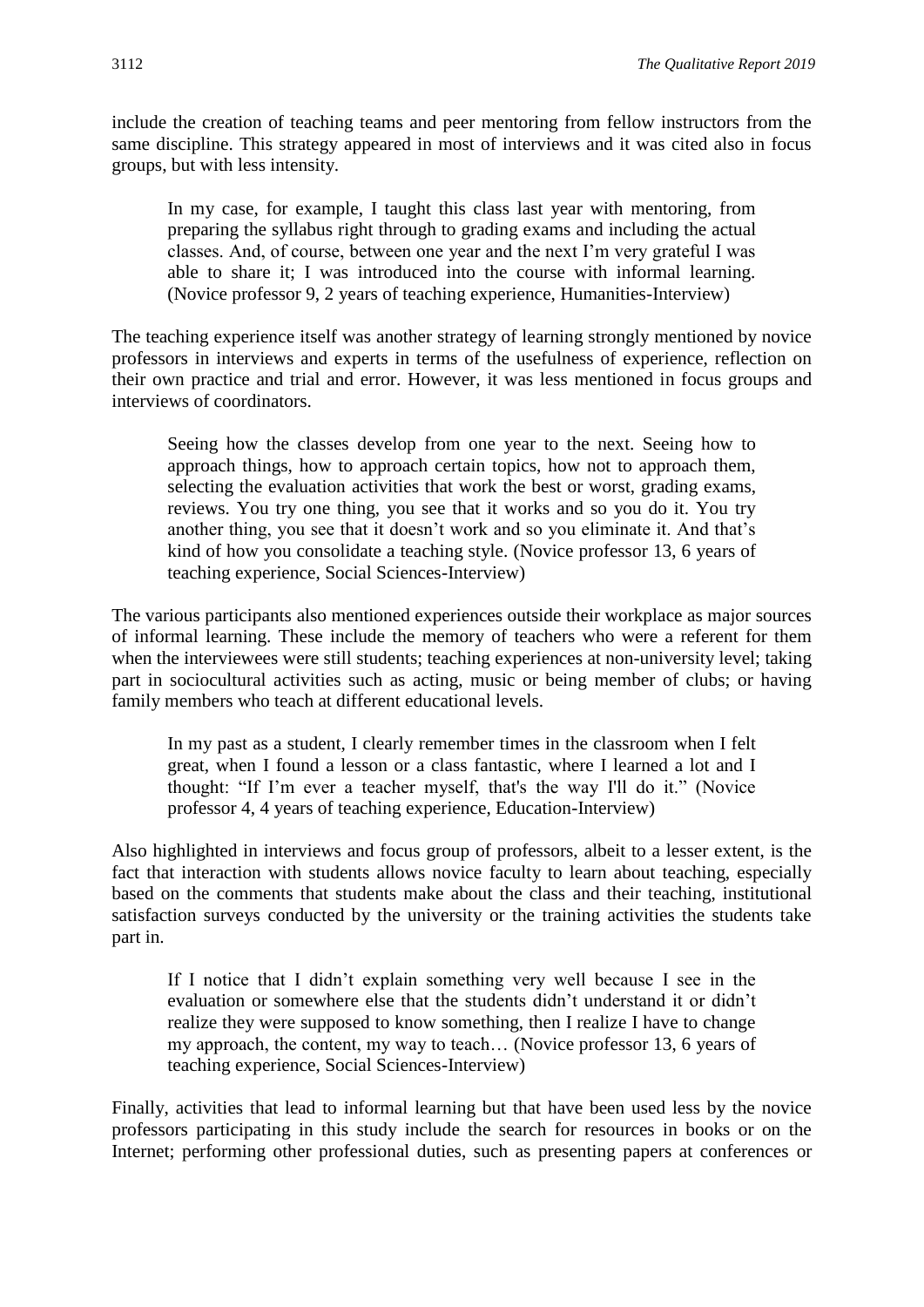attending research seminars; and performing tasks other than the usual ones, such as stays at universities abroad.

## **Organizational Supports for and Barriers to Informal Learning**

Regarding the organizational elements (see Table 4), they can enhance or hinder the informal learning of faculty depending on the university. Respondents were able to identify whether they are act as facilitators or barriers of informal learning about teaching. In this sense, participants were able to identify more barriers than facilitators of informal learning in their university. Therefore, although there are aspects of university structure that promote informal learning, there are more elements that are obstructing it in the context analyzed.

If we focus on facilitators, one of the main supports for informal learning for novice faculty is the existence of a favorable climate in the institution, especially in terms of access to faculty at higher echelons, such as degree coordinators, unit heads or faculty members with a higher rank, as well as colleagues at the same job rank. These close relationships allow the communication between different professors and promotes exchange and learning about teaching.

So, the support or strengths of this would be accessibility, for example access to people in certain positions […] which allows you to ask them direct questions or even to make suggestions yourself. (Novice professor 3, 6 years of teaching experience, Education-Interview)

However, despite the good influence of organizational climate in informal learning, climate has not been seen as a facilitator for most of the coordinators interviewed. They mentioned the lack of communication between professors and conflicts in Departments, which they think that can hinder informal learning.

I have been working in High School for six years and I believe that at High School it [climate] is much more encouraged. Only the fact that once a week you meet with your Department, this already facilitated much coordination. Here [in university] this does not happens. (Degree coordinator 1, Humanities-Interview)

Leadership among senior faculty members is considered essential in promoting informal learning by professors in interviews and focus groups and some of the coordinators. They mentioned that faculty leaders tend to support novice professors when they organize teaching initiatives that allow them to learn. The aspects more valued are the predisposition of these senior faculty members towards informal learning, the dissemination of a range of initiatives on teaching to the faculty and greater sensitivity towards female leadership.

There has been an implication of the different parts and different roles of hierarch. You explain them your teaching project, the dynamics, the advantages and disadvantages and they tell you "Next, we have to energize the faculty." (Novice professor 1, 5 years of teaching experience, Education-Interview)

That would be my or our function: to be promoters. A promoter of change is not someone who makes the change; rather it's the person who says, "Hey, I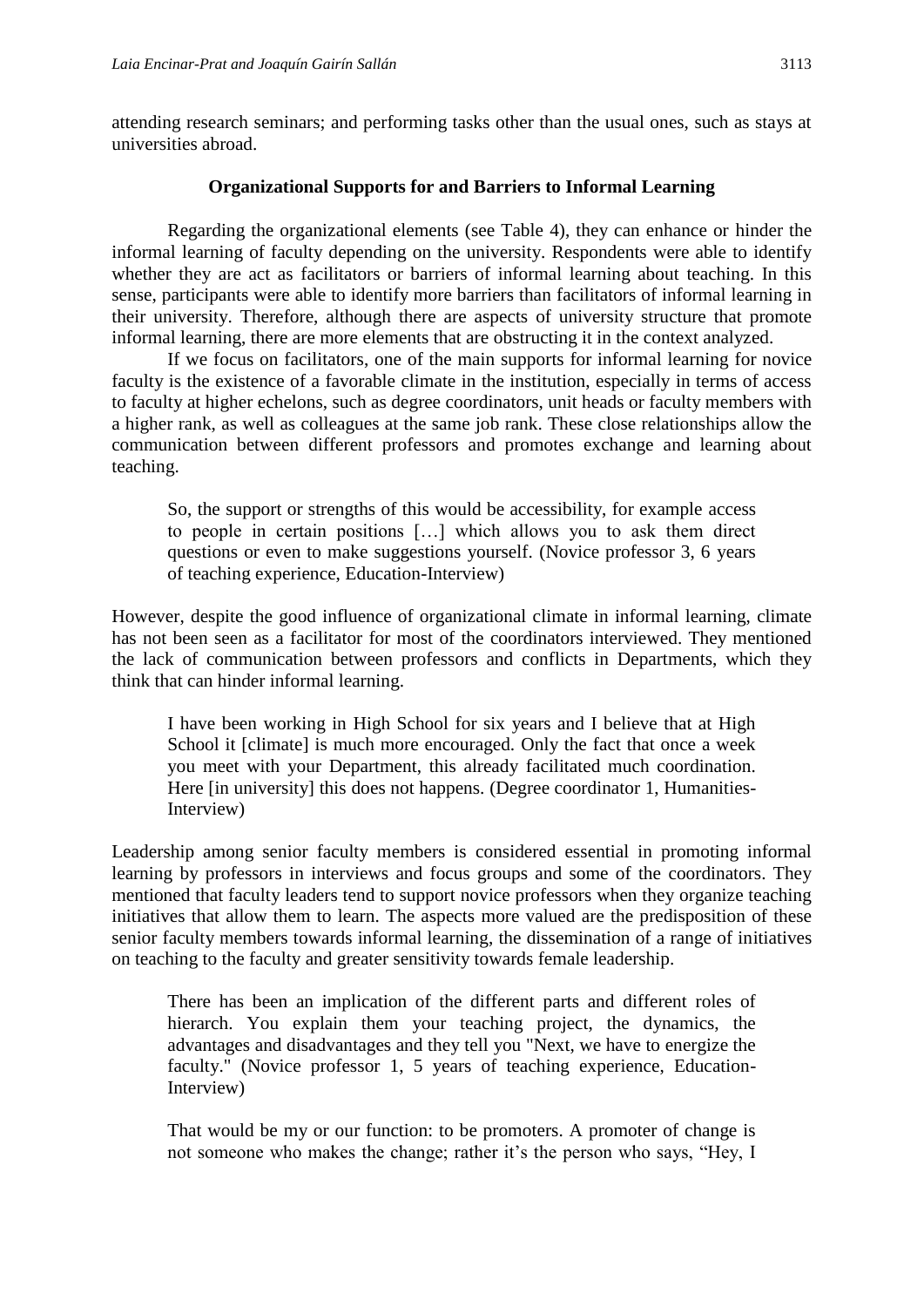really believe in your project […] and I'd like you to drive it and work on it." (Degree coordinator 1, Education-Interview)

Another type of support mentioned by professors, coordinators and experts is having learning structures available, where faculty members can interact, such as meetings or committees. To a lesser extent, the interviewees also mentioned mentoring for faculty in shared classes promoted by the institution, sharing offices with colleagues and holding specific informal learning initiatives.

Plus, because I get involved in all the committees […]. So, all of these spaces help you learn, too. Apart from your own experience, another source of informal learning, in my opinion, is other people's experience, not just your own. (Novice professor 3, 6 years of teaching experience, Education-Interview)

One such activity for organizing specific informal learning initiatives promoted by the university are research seminars, where current research is presented, which is also a source of new content for teaching. Respondents also mentioned various activities concerning teaching in different formats, such as lectures, seminars, and even a conference on university teaching within a specific field. There are also occasional activities such as working groups, institutionalized monitoring of faculty in shared classes, participation in teaching innovation projects and training visits and social activities in which faculty get together. Nevertheless, the failure of some activities to continue over time because of a lack of faculty participation was mentioned.

We have a space for novice teachers, training of grant holders, in which we meet once a month with the research director, who suggests situations not only in teaching, but also about research and professional development, where we can raise problems or situations for general discussion. (Novice professor 22, 2 years of teaching experience, Education-Focus group)

In this sense, we analyzed four documents related to different activities carried on by some departments of university. In the area of Education, we identified two seminars for professors about educational content, whereas in the area of Humanities we identified a congress and a journal about university teaching strongly focused in pedagogical methodologies and less in humanities content. We could not have access to documents about organizational activities for faculty about teaching.

Nonetheless, in interviews and in focus groups they talked also about the lack of spaces in some Departments to share knowledge about teaching or the lack of continuity of some of the initiatives started. Novice professors have highlighted too their duty in generate these spaces: "Meeting spaces are few, but also because we do not create them, not because the institution does not. So we have to generate this kind of resources too." (Novice professor 20, 2 years of teaching experience, Education-Focus group).

In regards to organizational barriers that hinder informal learning about teaching, the barrier most mentioned by novice faculty, coordinators and experts was a university's organizational culture. In this sense, some university faculty show a clear lack of interest in their teaching function, as well as the tradition of teaching individually, in isolation from colleagues.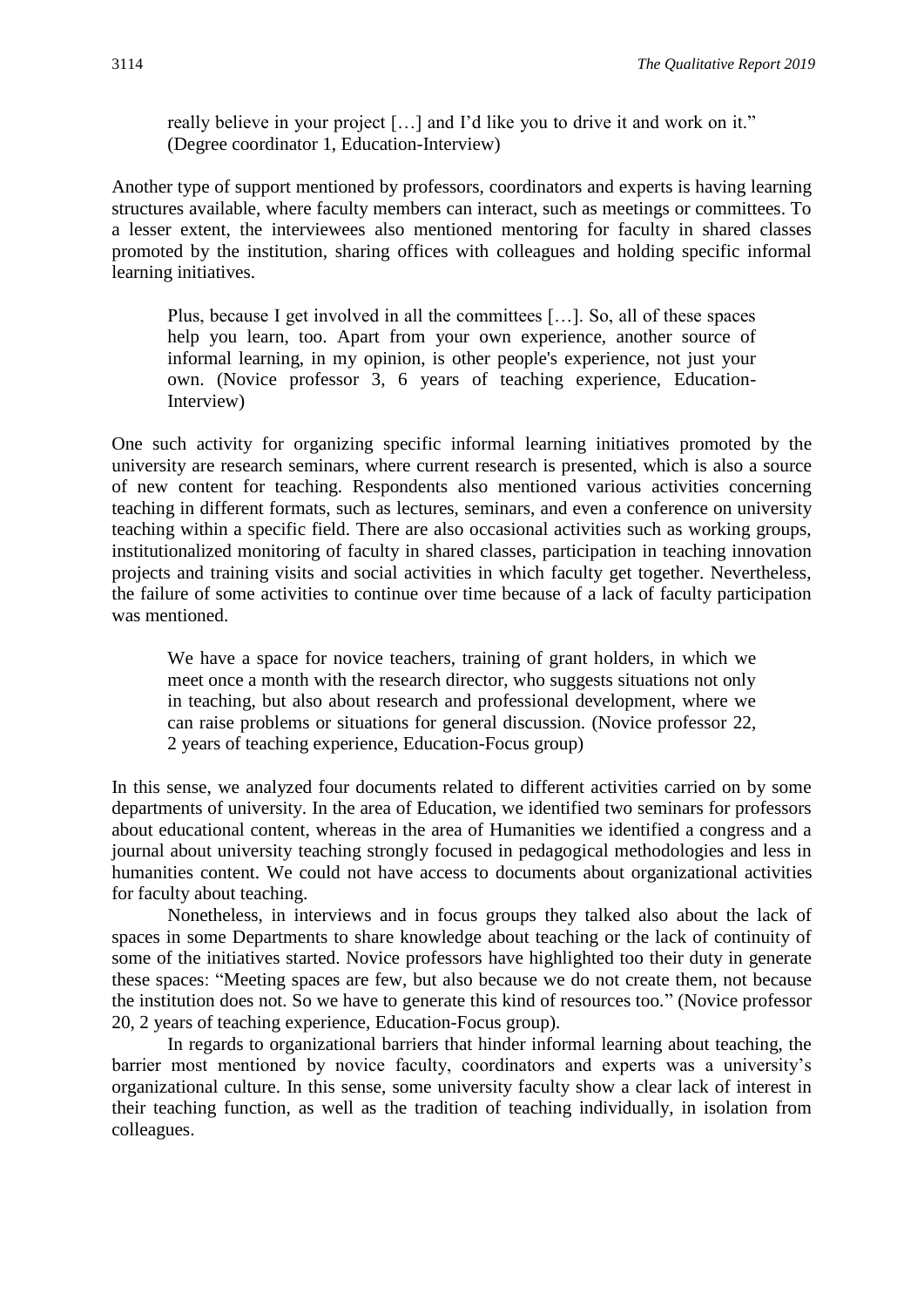Everyone has their own schedule and we don't get together very often, only every now and then or only when we have research projects. But of course, when we don't have these research projects, then everyone has their own teaching and research tasks, their own work, and of course it's not that they want to be isolated, but in the end we simply don't get to see each other. (Novice professor 15, 3 years of teaching experience, Social Sciences-Interview)

Relating to culture, respondents also mention that some faculty do not come to work regularly in person and there is also some reluctance to engage in teamwork and evaluation and to change their own practices. It is also clear that some professors do not value informal learning about teaching, as they regard it as a waste of time that they could be spending on other tasks.

[The university] does not encourage reflection, it does not also encourage spaces for interaction with others, and so people are increasingly isolated and only get together for very specific reasons, with a very specific goal in mind, and with the classic excuse of, "We can't waste time because we're about to publish something, we're about to submit something for publication." And that's just a pretence. (Novice professor 4, 4 years of teaching experience, Education-Interview)

Another barrier identified through all the techniques of gathering information is the faculty training policy on informal learning initiatives, in which the respondents emphasized the lack of support and mentoring structures for novice teachers from the degree coordinators or the department, among others.

The fact is that this is the first time I've thought that, you know, there may be novice faculty, like you say, thinking about those doctoral candidates, among the ones who teach classes. I've never considered spending time with them to give them a few pointers. […] I've never given them any support. (Degree coordinator 6, Social Sciences-Interview)

It also was shared by both professors in interviews and focus group, coordinators and experts that the faculty labor policy also influences negatively the opportunities for informal learning, especially the contractual conditions of adjunct lecturers, which results in them rarely being present at the university because of their work obligations at other jobs and uncertainty about their future at the university. It is also clear that the greater recognition of research in faculty accreditations for promotion contributes to reducing the amount of time and energy they spend on teaching.

I get the feeling that teaching is gradually being marginalized at the university because it's being replaced by research. You could say that it's those who have research accomplishments who have the privilege of stability. So, teaching is something they do because they have to, but they always try to do as little as possible. (Novice professor 16, 4 years of teaching experience, Social Sciences-Interview)

To a lesser extent, respondents also mentioned that too much work in the professional tasks assigned, the institutional climate -in particular the lack of communication among faculty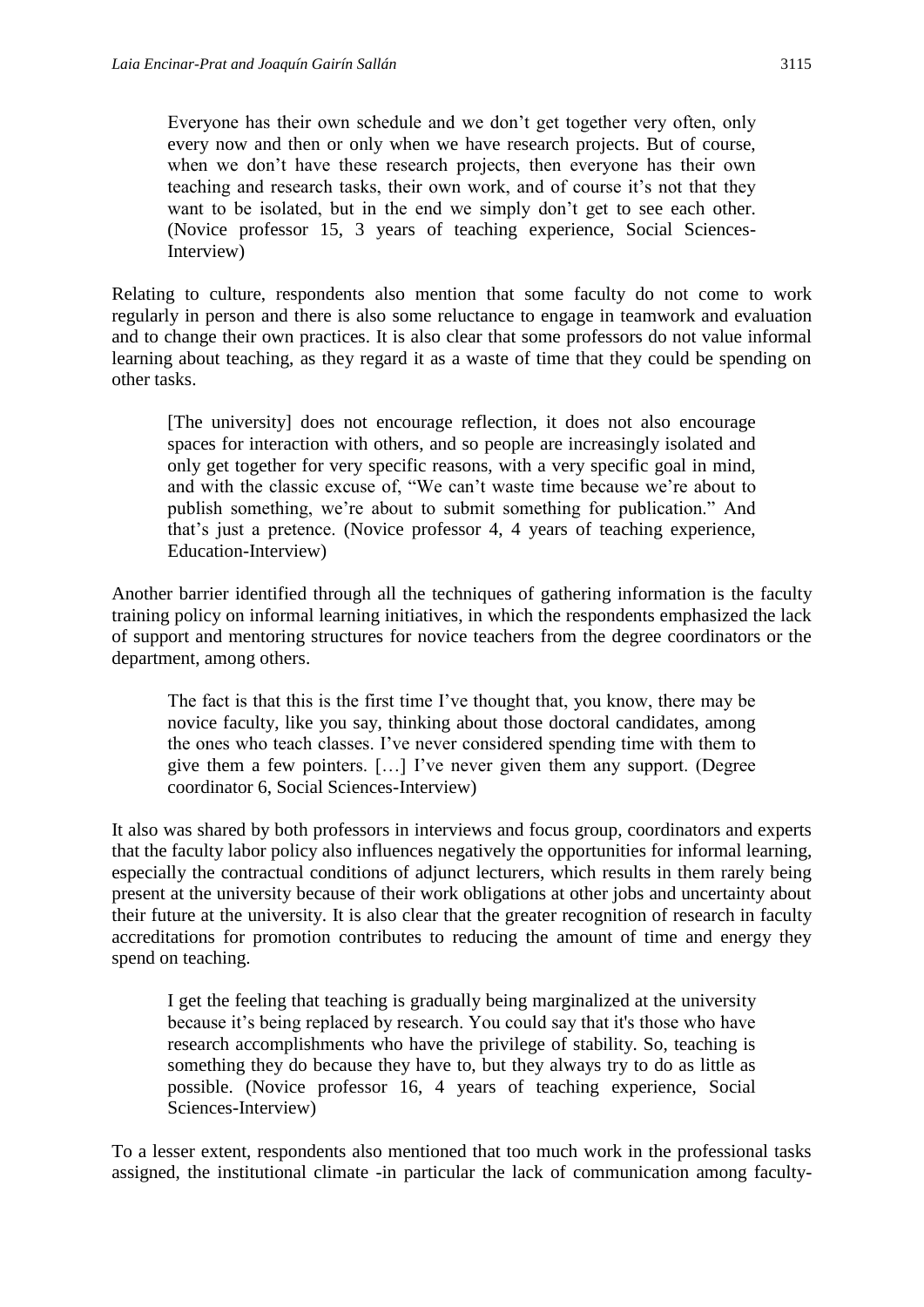and leaders who assign no importance to informal learning about teaching, can prevent it from taking place.

In conclusion, novice professors think that university in general provides no explicit incentives for informal learning about teaching, although they also mention that the passivity of the institution on this issue forces professors to learn informally.

University encourages informal learning but does so in a random kind of way. The moment you're left in the classroom without really asking yourself whether you have done some kind of introductory course on the topic and you start to teach class, obviously this encourages informal learning, but it does so among those who want to learn from what they do or those who want to analyze their possible mistakes or strengths. Does it encourage it? It leaves it to each individual, to each person's understanding and wish. (Novice professor 13, 6 years of teaching experience, Social Sciences-Interview)

In this sense, it is also clear how important each individual's personal interest in learning this way is, a factor that the experts interviewed also emphasized.

## **Discussion**

As for **teaching competencies** acquired via informal learning, novice university professors admit to having developed specific competencies more intensely. Interpersonal, methodological and classroom planning and management competencies were widely developed through informal learning in the context studied. This matches the sociointerpersonal and didactic-pedagogical dimensions of novice faculty, who are in a stage when they are beginning to develop emotional control stemming from their interactions with students, have difficulties planning classes, and tend to stick with whatever methodological strategies have worked well for them (Martín-Gutiérrez, Conde-Jiménez, & Mayor-Ruiz, 2014).

In addition to pedagogical competences, informal learning also allowed people to acquire competency in content mastery. In particular, one of the most pressing concerns among novice faculty is mastery of the material (Feixas, 2002), so it is understandable that learning the contents in one's field largely takes place informally.

Regarding **informal strategies of learning** through which teaching competencies are acquired, our study found that the main strategy used by the faculty researched is unstructured peer exchange, which can take place via conversations or faculty observations. Indeed, Feixas (2004) identified informal conversations with other faculty members and, to a lesser extent, peer teaching observations as sources of professional development, as was also found in our study. This strategy is also one of the most used at other educational levels (Grosemans, Boon, Verclairen, Dochy, & Kyndt, 2015; Schei & Nerbø, 2015) and among public-sector workers (Cunningham & Hillier, 2013; Fernández-de-Álava, 2014).

On the other hand, peer interaction through participation in semi-structured activities about teaching is also a source of informal learning that is widely recognized by faculty. In this sense, previous research has identified collaborative strategies such as coordination meetings, reflections on specific practices, and mentoring as strategies of professional development (Eraut, 2004; Feixas, 2002; Herrera et al., 2011).

Furthermore, one's own teaching experience is another strategy of individual learning for novice professors. The importance of this source of learning has been recognized in previous studies among teachers at other educational levels (Grosemans, Boon, Verclairen, Dochy, & Kyndt, 2015; Schei & Nerbø, 2015), in the public sector (Fernández-de-Álava,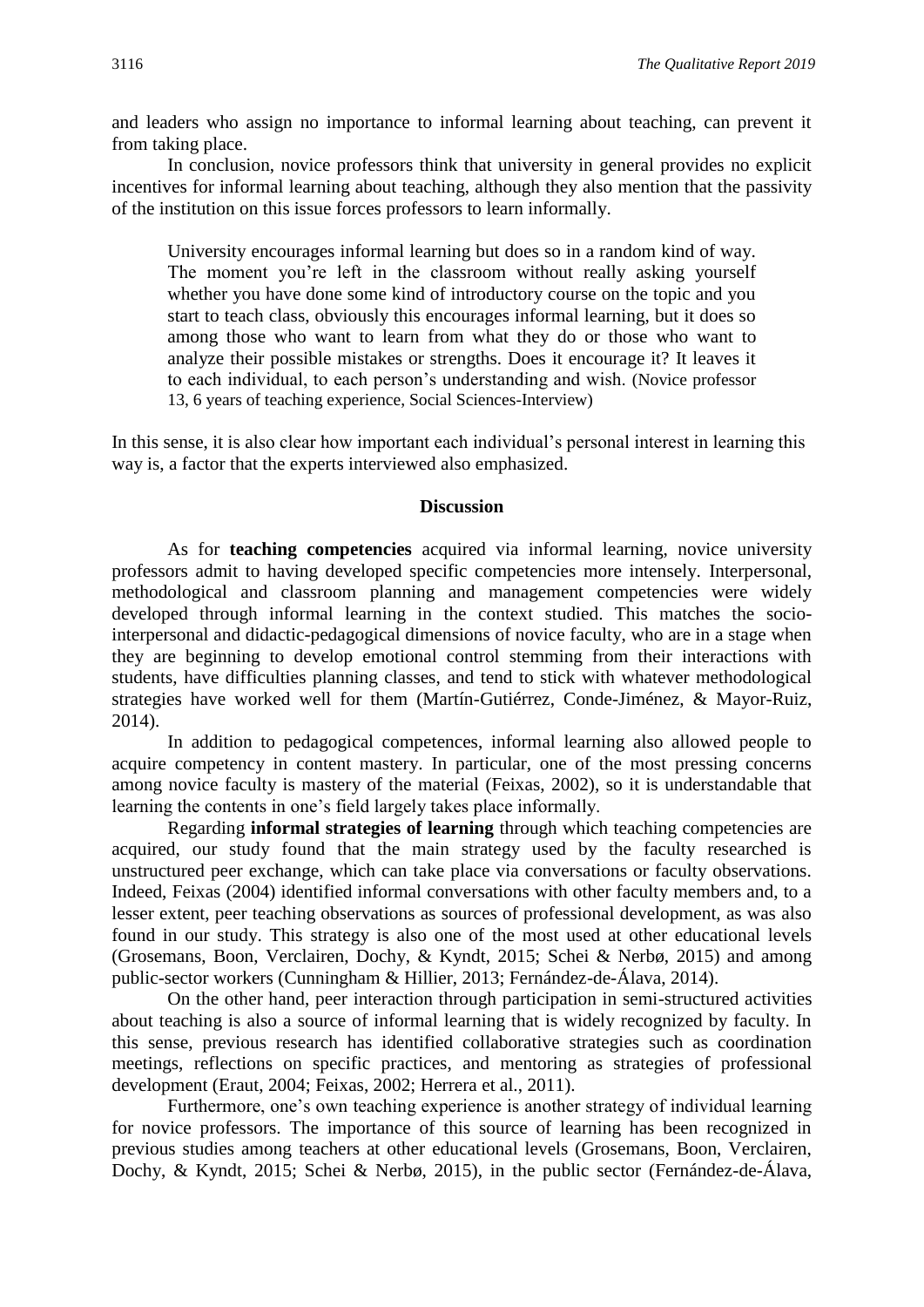2014) and also in higher education. Nevertheless, in some cases the learning that can take place may not be appropriate, since learning individually from one's own experience depends on a single person and cannot be compared to other practices (Herrera et al., 2011).

In terms of the organizational **supports** for informal learning, this study revealed the importance of having a favorable organizational climate and university leadership that provides access to more experienced faculty and to colleagues with the same job status. This coincides with previous studies, which found that the relationship dynamics among the members of an organization contribute to informal learning and professional development (Cunningham, & Hillier, 2013; Eraut, 2004; Feixas, 2004; Schei, & Nerbø, 2015).

On the other hand, spaces of interaction that already exist in the organization, as well as those created with an orientation towards informal learning about teaching, were also highly rated. In this sense, spaces of interaction had not been explicitly cited as a support in previous studies, since the factors considered as facilitators were positive relationships among faculty, heterogeneity of people, and feedback among colleagues (Eraut, 2004; Schei & Nerbø, 2015), which can coexist in shared spaces that organizations provide.

About the **institutional barriers** for informal learning**,** the main hindrance identified was the culture of the organization. This had already been found in previous studies (Feixas, 2004; Schei & Nerbø, 2015), although cited as a barrier that did not strongly condition learning (Berg & Chyung, 2008). More specifically, the lack of interest in teaching among some professors who have participated in our research and their reluctance to change certain teaching practices are factors that can hinder informal learning (Berg & Chyung, 2008; Marsick & Watkins, 2001). Similarly, the individualization and isolation of the faculty in their day-to-day professional lives and the lack of regular presence of professors at university were also rated negatively. Furthermore, previous studies at other educational levels had already found that teacher isolation limits informal learning, especially the learning resulting from contact with others (Grosemans, Boon, Verclairen, Dochy, & Kyndt, 2015).

The faculty training policy regarding informal learning initiatives is another barrier, especially the lack of support and mentoring structures for novice instructors. In this sense, planning processes of learning is necessary in order to foster informal learning of the workers in an organization (Cunningham & Hillier, 2013). In the university we have analyzed, this factor had not been taken into consideration and it is seen as a barrier. For this reason, Feixas (2004) identified the importance of having faculty training programs devised by the universities but made no mention of initiatives for informal learning.

Similarly, the faculty labor policy has also been identified as a barrier for informal learning, specifically the contractual conditions of part-time faculty members, job instability and the greater recognition of research in the promotion of university faculty in comparison with teaching. Indeed, previous studies stress that job instability negatively affects the development of instructors' teaching and research responsibilities, although university policy is considered to be unimportant for the changes in teaching style (Feixas, 2004).

To a lesser extent, the lack of time because of an overload of professional tasks is another factor that the faculty mentioned within the context analyzed and this matches the results of studies with teachers at other educational levels (Eraut, 2004; Schei, & Nerbø, 2015). The climate of the institution and having leaders that do not consider informal learning about teaching to be important are other aspects that are deemed to limit learning, which have also been considered important in previous studies (Eraut, 2004). Nonetheless, in the university context the notions of support and leadership had not previously been considered to be crucial factors in faculty's professional development (Feixas, 2004).

About the limitations of our research, the sample was small compared with the total number of novice professors in the university analyzed. Although we obtained a description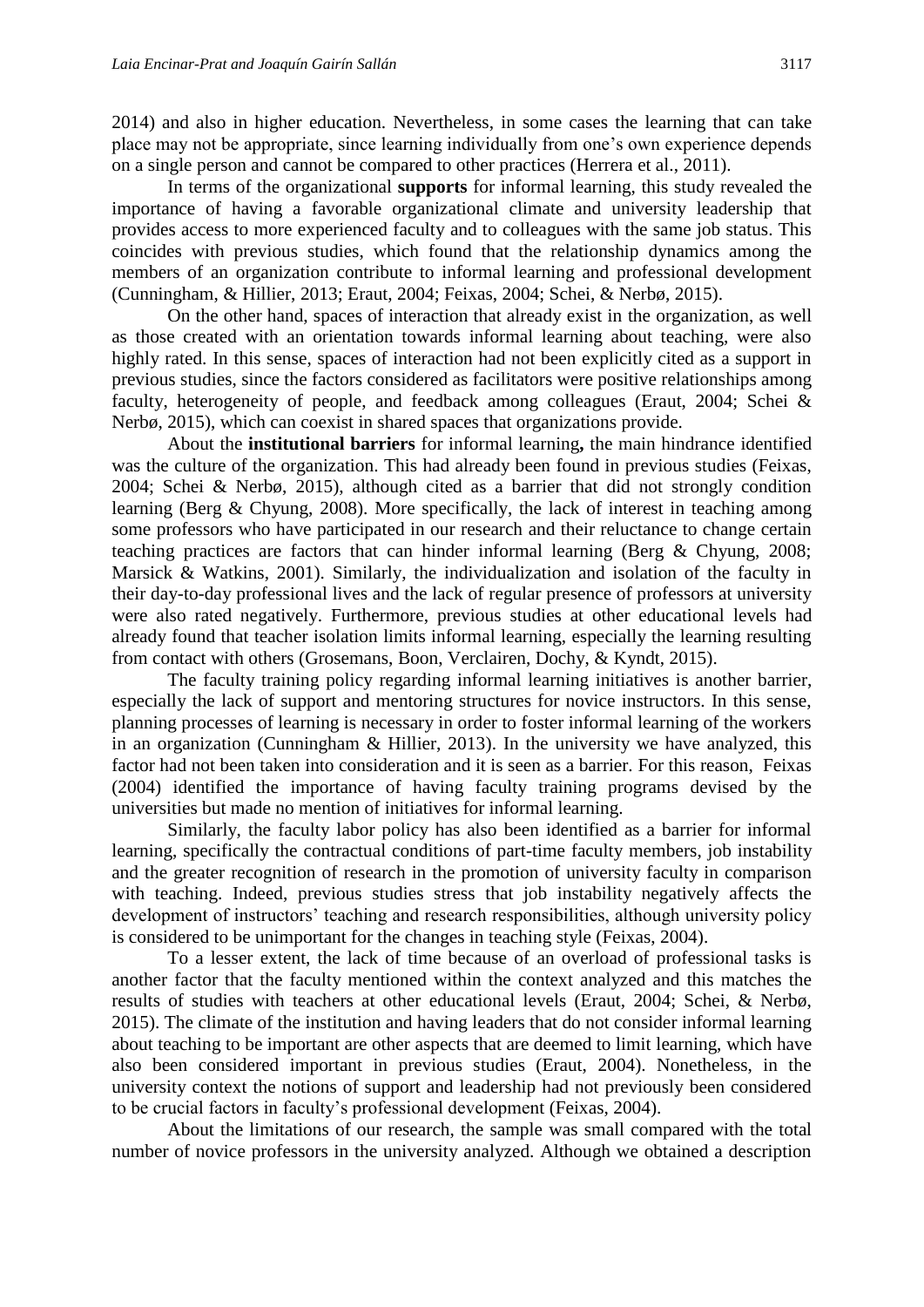of the phenomena of informal learning in detail, it could be perceived in a different way depending of the experience of each professor.

Furthermore, participants were professors from three different areas of knowledge, but our analysis did not compare the results between the areas because it aimed to explain the phenomena globally. In the same way, participant professors have different professional category, which could influence the results of the research.

Our research provides insight into the phenomenon of informal learning in teaching by novice professors in higher education. Future research could be focused on analyzing different sociodemographic variables, since previous studies carried out in other educational levels have found differences in the use of some of the strategies of informal learning by age (Grosemans, Boon, Verclairen, Dochy, & Kyndt, 2015; Richter, Kunter, Klusmann, Lüdtke, & Baumert, 2011). Similarly, differences have also been identified in the professional development stages of university teaching staff according to the areas of knowledge in which they are framed (Feixas, 2002). For this reason, it would be interesting to amplify the areas of knowledge of the study and analyze if there are differences between them. Other variables to be considered could be the professional category or the university's ownership.

Although we consider that informal learning about teaching should be analyzed contextually in order to understand in depth the phenomenon in a particular institution, our research could bring an orientation about the process of informal learning and it can be the basis for other studies in this field. Furthermore, the results found can lead to proposals for university lecturers and the coordinators in the faculties in order to promote an effective informal learning about university teaching.

#### **References**

- Berg, S. A., & Chyung, S. Y. (2008). Factors that influence informal learning in the workplace. *Journal of Workplace Learning, 20*(4), 229-244.
- Çakmak, M., & Akkutay, Ü. (2016). Effective teaching in the eye of teacher educators: A case study in a higher education. *The Qualitative Report, 21*(12), 2349-2364. Retrieved from<https://nsuworks.nova.edu/tqr/vol21/iss12/11/>
- Commission of the European Communities. (2000). *Memorandum on lifelong learning, commission staff working paper*. Brussels, Belguim: Commission of the European Communities.
- Creswell, J. W. (2007). *Qualitative inquiry and research design: Choosing among five traditions*. Thousand Oaks, CA: Sage Publications.
- Cuevas, M. S. (2013). La docencia universitaria a través del conocimiento profesional práctico: pistas para la formación. *Sinéctica, 41*, 1-18.
- Cunningham, J., & Hillier, E. (2013). Informal learning in the workplace: Key activities and processes. *Education + Training, 55*(1), 37-51.
- Davey, B., & Tatnall, A. (2007). The lifelong learning iceberg of information systems academics – A study of on-going formal and informal learning by academics. *Journal of Information Technology Education*, *6*, 241-248.
- de Arteche, M. R., Polifrone, M. E., & Bonnin, A. (2016). El aprendizaje organizativo (AO) en la universidad. Una mirada desde el profesorado. In J. Gairín (Ed.), *Aprendizaje situado y aprendizaje conectado: Implicaciones para el trabajo*. Madrid, Spain: Wolters Kluwer.
- Duţă, N., & Rafailă, E. (2014). Importance of the lifelong learning for professional development of university teachers: Needs and practical implications. *Procedia-Social and Behavioral Sciences, 127*, 801-806.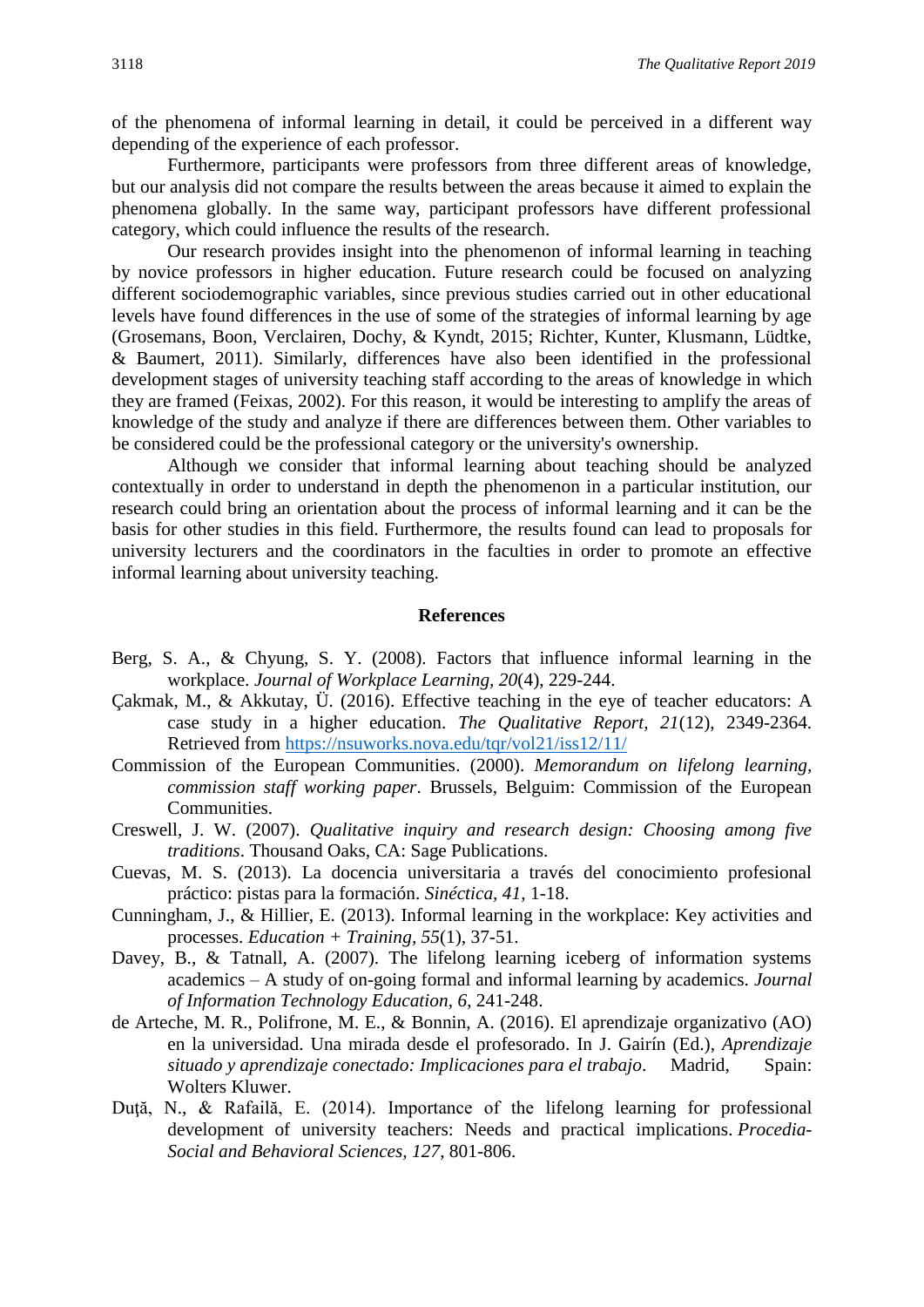- Eraut, M. (2004). Informal learning in the workplace. *Studies in Continuing Education*, *26*(2), 247-273.
- European Centre for the Development of Vocational Training. (2007). *Recognition and validation of non-formal and informal learning for VET teachers and trainers in the EU Member States*. Luxemburg: Cedefop Panorama series.
- Feixas, M. (2002). *El desenvolupament professional del professor universitari com a docent* (Doctoral thesis). Universitat Autònoma de Barcelona, Bellaterra.
- Feixas, M. (2004). La influencia de factores personales, institucionales y contextuales en la trayectoria y el desarrollo docente de los profesores universitarios. *Educar, 33*, 31-59.
- Fernández-de-Álava, M. (2014). *El aprendizaje informal en comunidades de práctica virtuales en la Administración pública: evaluación y acreditación* (Doctoral thesis). Universitat Autònoma de Barcelona, Bellaterra.
- Gairín, J., Muñoz, J. L., & Rodríguez-Gómez, D. (2009). Estadios organizativos y gestión del conocimiento en instituciones educativas. *Revista de Ciencias Sociales, 15*(4), 620- 634.
- Galanis, N., Mayol, E., Alier, M., & García-Peñalvo, F. J. (2016). Supporting, evaluating and validating informal learning. A social approach. *Computers in Human Behavior*, *55*, 596-603.
- Grup Interuniversitari de Formació Docent. (2011). Project report: Identificación, desarrollo y evaluación de competencias docentes en la aplicación de planes de formación dirigidos a profesorado universitario (EA2010-0099). Retrieved from <http://goo.gl/GYrmqT>
- Grosemans, I., Boon, A., Verclairen, C., Dochy, F., & Kyndt, E. (2015). Informal learning of primary school teachers: Considering the role of teaching experience and school culture. *Teaching and Teacher Education, 47*, 151-161.
- Hamilton, J., Fox, M., & McEwan, M. (2013). Sessional academic success: A distributed framework for academic support and development. *Journal of University Teaching & Learning Practice, 10*(3), 1-16.
- Hernández, R., Fernández, C., & Baptista, P. (2007). *Fundamentos de metodología de la investigación*. Madrid: McGraw Hill.
- Herrera, L., Fernández, A. M., Caballero, K., & Trujillo, J. M. (2011). Competencias docentes del profesorado novel participante en un proyecto de mentorización. Implicaciones para el desarrollo profesional universitario. *Profesorado. Revista de Curriculum y Formación del Profesorado, 15*(3), 213-241.
- Jiménez, B., & Tejada, J. (2007). Procesos y métodos de investigación. En J. Tejada, & V. Giménez (Eds.), *Formación de formadores escenario institucional* (pp. 543-630). Madrid, Spain: Thomson.
- Lochmiller C. R., & Lester, J. N. (2017). *An introduction to educational research. Connecting methods to practice*. Thousand Oaks, CA: Sage.
- Le Clus, M. (2011). Informal learning in the workplace: A review of the literature. *Australian Journal of Adult Learning*, *51*(2), 355-373.
- Marsick, V. J., & Watkins, K. (1990). *Informal and incidental learning in the workplace*. London, UK: Routledge.
- Marsick, V. J. & Watkins, K. (2001). Informal and incidental learning. In S. B. Merriam (Ed.), *The new update on adult learning theory* (pp. 25-34). San Francisco, CA: Jossey-Bass.
- Martín-Gutiérrez, Á., Conde-Jiménez, J., & Mayor-Ruiz, C. (2014). La identidad profesional docente del profesorado novel universitario. *REDU. Revista de Docencia Universitaria, 12*(4), 141-160.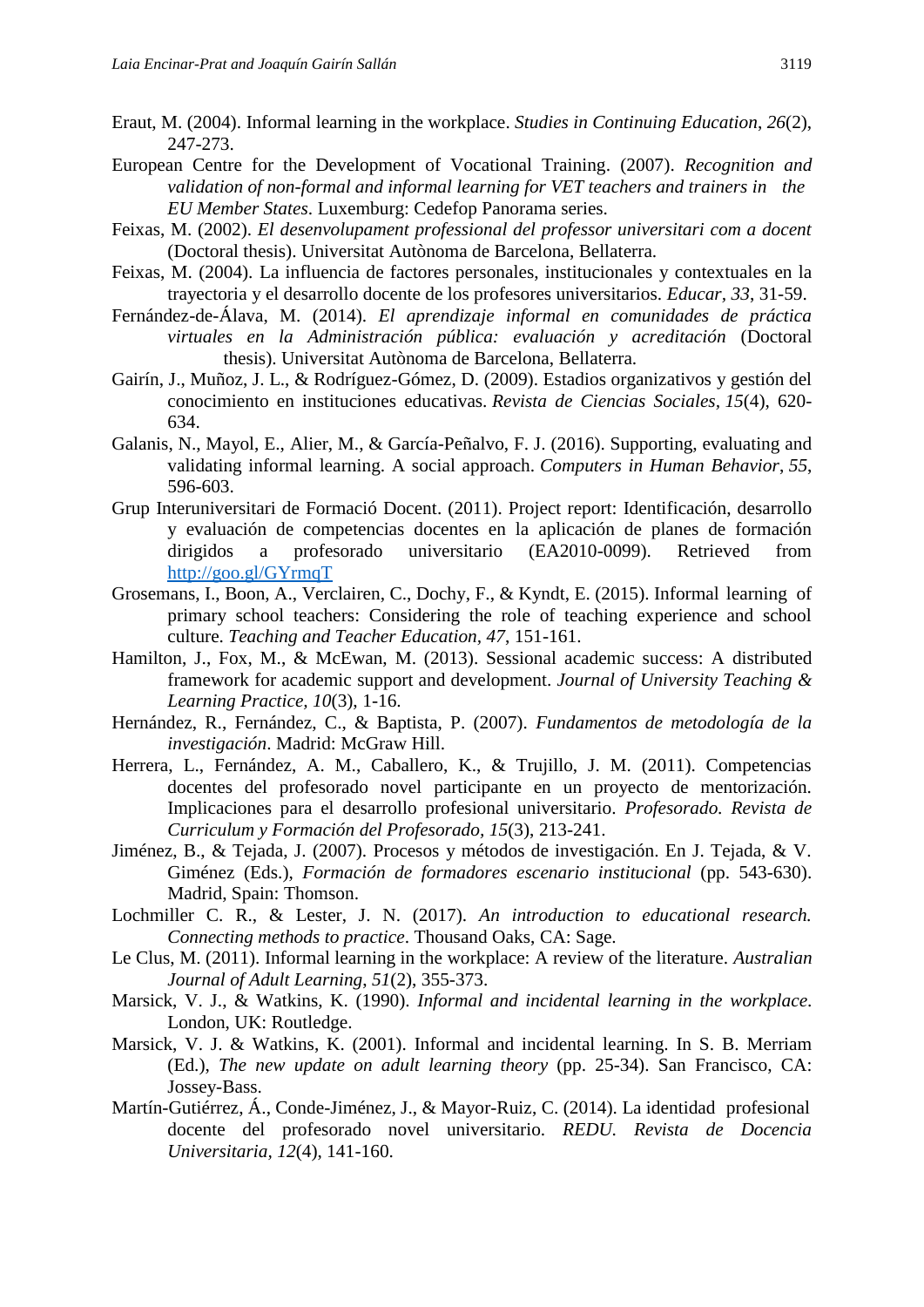- Mas, O. (2011). El profesor universitario: Sus competencias y formación. *Profesorado. Revista de Currículum y Formación del Profesorado, 15*(3), 195-211.
- Mas, O., & Olmos, P. (2016). El profesor universitario en el Espacio Europeo de Educación Superior: La autopercepción de sus competencias docentes actuales y orientaciones para su formación pedagógica. *Revista Mexicana de Investigación Educativa, 21*(69), 437-470.
- McMillan, J. H., & Schumacher, S. (2005). *Investigación educativa*. Madrid, Spain: Pearson.
- Muntada, M. (2016). De la cultura de la formación al paradigma del aprendizaje. In J. Gairín (Ed.). *Aprendizaje situado y aprendizaje conectado: Implicaciones para el trabajo*. Madrid, Spain: Wolters Kluwer.
- Pagès, T. (Coord.) (2014). *Final report: Propuesta de un marco de referencia competencial del profesorado universitario y adecuación de los planes de formación basados en competencias docentes.* Retrieved from<http://goo.gl/SdHywV>
- Punch, K. F. (1994). Politics and ethics in qualitative research. In N. K. Denzin & Y. S. Lincoln (Eds.), *Handbook of qualitative research* (pp. 83-95). London, UK: Sage.
- Quesada, C., Fernández-de-Álava, M., & Gairín, J. (2017). How do Spanish university teachers learn? Understanding the use of learning strategies. *Revista de Educación, 376*, 135-162.
- Regmi, K. D. (2015). Lifelong learning: Foundational models, underlying assumptions and critiques. *International Review of Education, 61*(2), 133-151.
- Richter, D., Kunter, M., Klusmann, U., Lüdtke, O., & Baumert, J. (2011). Professional development across the teaching career: Teachers' uptake of formal and informal learning opportunities. *Teaching and Teacher Education, 27*(1), 116-126.
- Rodríguez, M. L. (2015). Relación dialógica entre el profesorado sénior y el profesorado novel universitario. *Educational, Cultural and Psychological Studies, 12,* 283-302.
- Sandín, M. P. (2003). *Investigación cualitativa en educación. Fundamentos y tradiciones*. Madrid, Spain: Mc Graw and Hill Interamericana.
- Schei, V., & Nerbø, I. (2015). The invisible learning ceiling: Informal learning among preschool teachers and assistants in a Norwegian kindergarten. *Human Resource Development Quarterly*, *26*(3), 299-328.
- Schugurensky, D. (2000). The forms of informal learning: Towards a conceptualization of the field. *WALL Working Paper, 19,* 1-8.
- Tejada, J. (2013). Profesionalización docente en la universidad: implicaciones desde la formación. *Revista de Universidad y Sociedad del Conocimiento, 10*(1), 170-184.
- Tejedor, F. J. (2009). Evaluación del profesorado universitario: Enfoque metodológico y algunas aportaciones de la investigación. *Estudios Sobre Educación, 16*, 79-102.
- Thomas, L., Harden-Thew, K., Delahunty, J., & Dean, B. A. (2016). A vision of You-topia: Personalising professional development of teaching in a diverse academic workforce. *Journal of University Teaching & Learning Practice, 13*(4) 1-13.
- UNESCO. (2012). *UNESCO Guidelines on the recognition, validation and accreditation of the outcomes of non-formal and informal learning*. Hamburg, Germany: UNESCO Institute for Lifelong Learning.
- Yin, R. K. (2009). *Case study research: design and methods*. London, UK: SAGE.